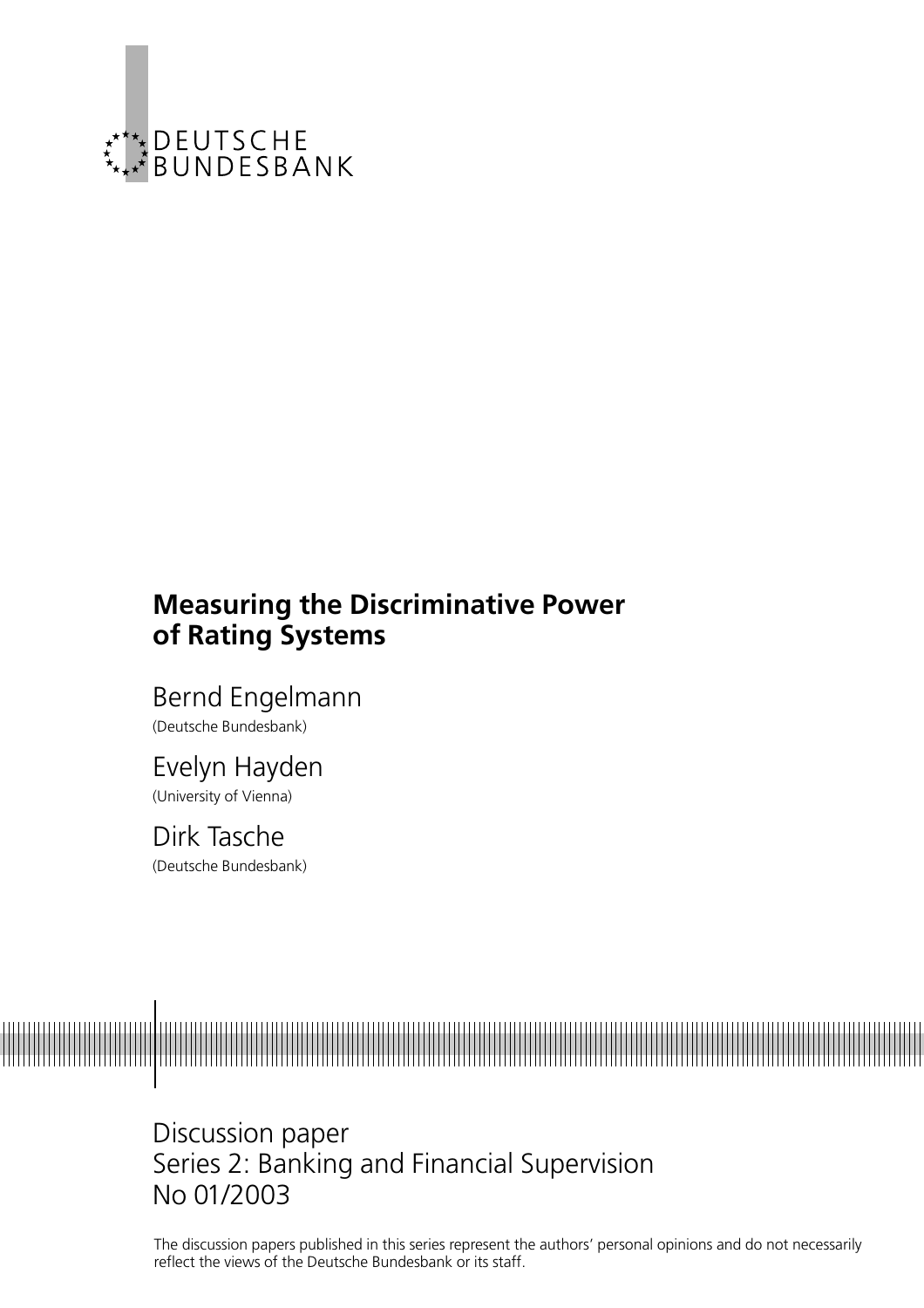**Editorial Board:** Heinz Herrmann

Thilo Liebig Karl-Heinz Tödter

Deutsche Bundesbank, Wilhelm-Epstein-Strasse 14, 60431 Frankfurt am Main, P.O.B. 10 06 02, 60006 Frankfurt am Main

Tel +49 69 9566-1 Telex within Germany 41227, telex from abroad 414431, fax +49 69 5601071

Please address all orders in writing to: Deutsche Bundesbank, Press and Public Relations Division, at the above address or via fax No. +49 69 9566-3077

Reproduction permitted only if source is stated.

ISBN 3–935821–67–0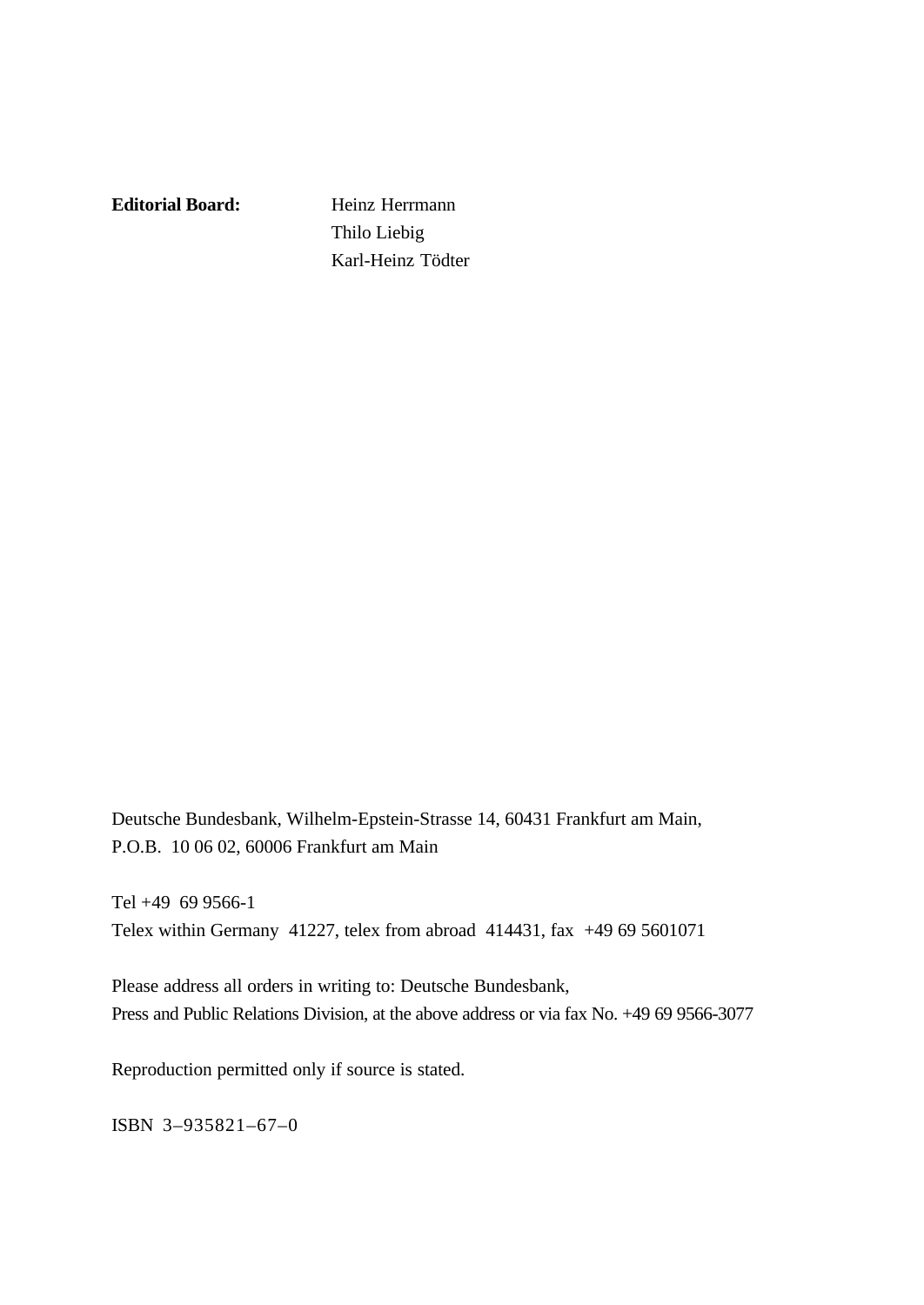## **Measuring the Discriminative Power of Rating Systems**

**Abstract:** Assessing the discriminative power of rating systems is an important question to banks and to regulators. In this article we analyze the Cumulative Accuracy Profile (CAP) and the Receiver Operating Characteristic (ROC) which are both commonly used in practice. We give a test-theoretic interpretation for the concavity of the CAP and the ROC curve and demonstrate how this observation can be used for more efficiently exploiting the informational contents of accounting ratios. Furthermore, we show that two popular summary statistics of these concepts, namely the Accuracy Ratio and the area under the ROC curve, contain the same information and we analyse the statistical properties of these measures. We show in detail how to identify accounting ratios with high discriminative power, how to calculate confidence intervals for the area below the ROC curve, and how to test if two rating models validated on the same data set are different. All concepts are illustrated by applications to real data.

**Keywords:** Validation, Rating Models, Credit Analysis **JEL Classification:** C 52, G 10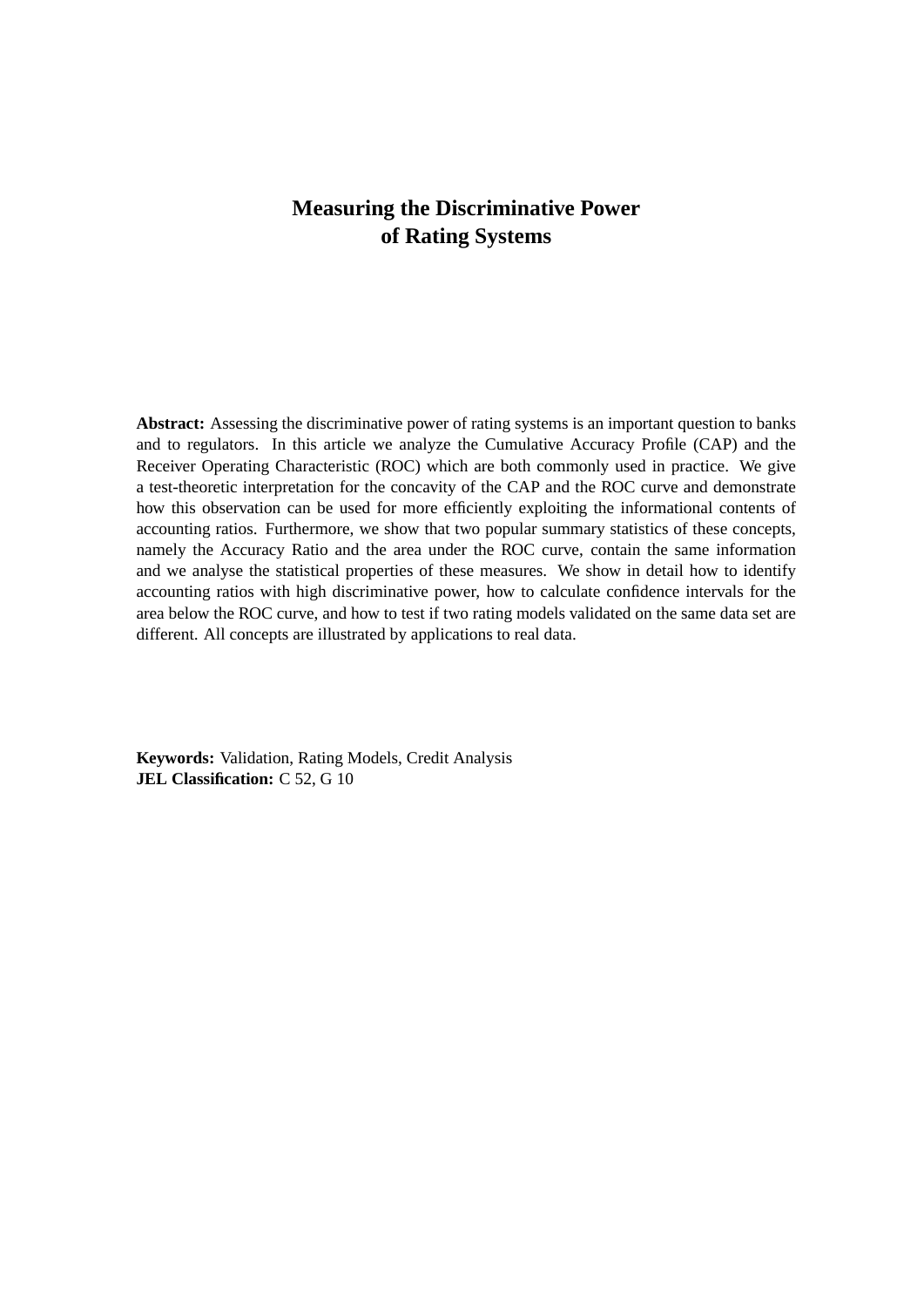## **Messung der Trennschärfe von Ratingverfahren**

Zusammenfassung: Die Beurteilung der Trennschärfe von Ratingverfahren ist sowohl für Banken als auch fur die Bankenaufsicht von großer Bedeutung. In dieser Arbeit untersuchen wir das Cu- ¨ mulative Accuracy Profile (CAP) und die Receiver Operating Characteristic (ROC), welche beide in der Praxis häufig verwendet werden. Wir interpretieren die Konkavität dieser beiden Kurven anhand testtheoretischer Überlegungen und zeigen, wie diese Beobachtung zu einer effizienteren Ausnutzung des Informationsgehaltes von Bilanzkennzahlen verwendet werden kann. Daruber ¨ hinaus beweisen wir die Äquivalenz des Accuracy Ratio und der Fläche unter der ROC-Kurve und analysieren deren statistische Eigenschaften. Wir erläutern im Detail, wie Bilanzkennzahlen mit hoher Trennschärfe identifiziert, wie auf einfache Weise Konfidenzintervalle für die Fläche unter der ROC-Kurve berechnet und wie zwei Ratingverfahren, die auf demselben Datensample validiert werden, auf gleiche Trennschärfe getestet werden können. Sämtliche Konzepte werden auf reale Daten angewendet.

**Schlagworter: ¨** Validierung, Ratingverfahren, Kreditrisikoanalyse **JEL Klassifizierung:** C 52, G 10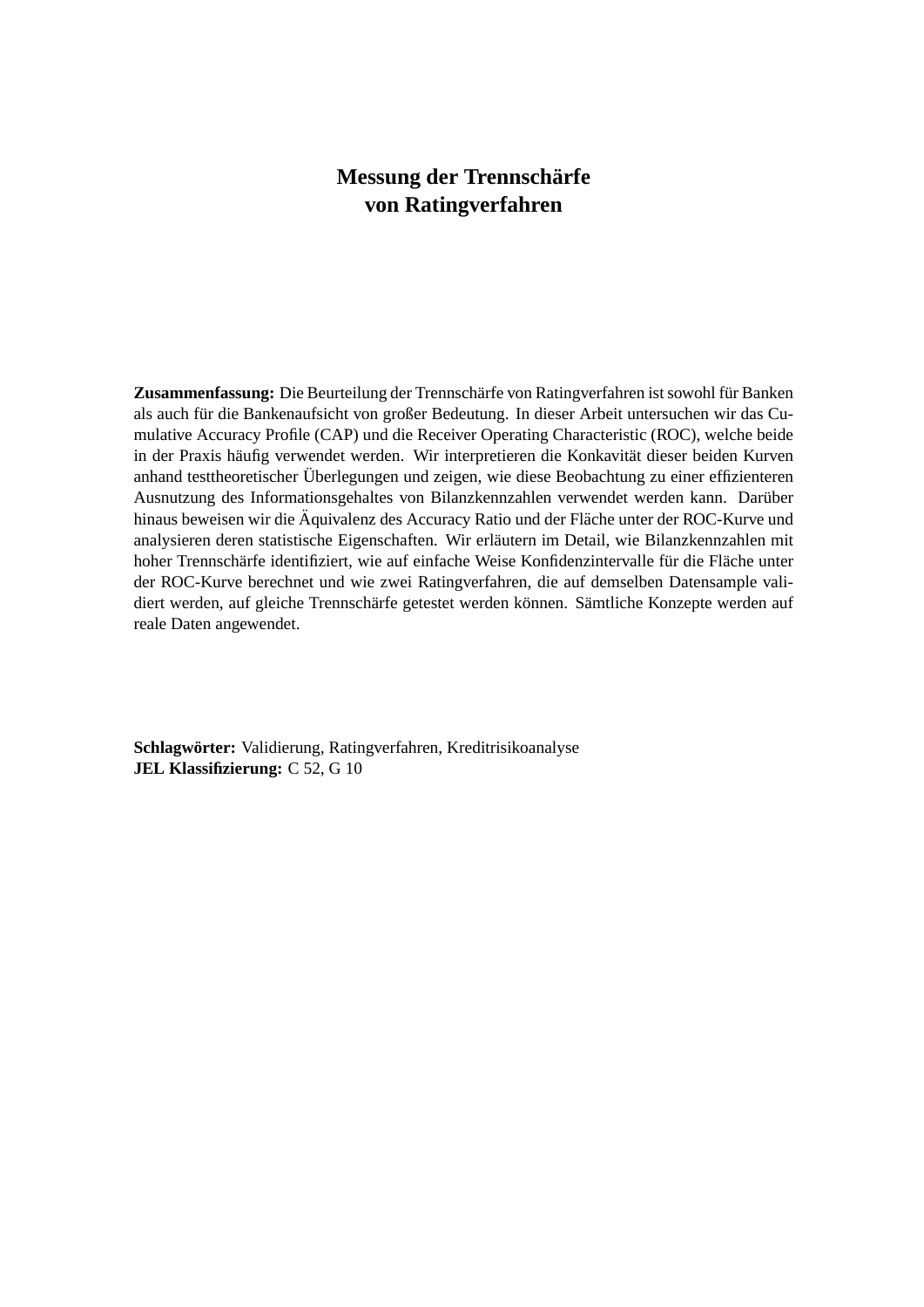## **Contents**

| $\mathbf I$ | <b>Introduction</b>                                                       | $\mathbf{1}$ |
|-------------|---------------------------------------------------------------------------|--------------|
| $\mathbf H$ | The Cumulative Accuracy Profile and the Receiver Operating Characteristic | 3            |
|             | II.1                                                                      | 3            |
|             | II.2                                                                      | 5            |
|             | <b>III Properties of the ROC and the CAP</b>                              | 8            |
|             | III.1 Properties of the ROC                                               | 8            |
|             |                                                                           | 8            |
|             |                                                                           | 9            |
|             | III.1.3 Calculation of Confidence Intervals for $AUC$ ,                   | 9            |
|             |                                                                           | 11           |
|             | III.1.5 Comparing two Areas under the ROC Curve                           | 11           |
|             |                                                                           | 12           |
|             | <b>IV</b> Applications                                                    | 14           |
|             | IV.1 Identification of Accounting Ratios with Discriminative Power        | 14           |
|             |                                                                           | 17           |
|             | IV.3 Comparison of AUC for two Different Rating Systems                   | 20           |
| V           | Conclusion                                                                | 22           |
|             | A Proof of $AR = 2 AUC - 1$                                               | 23           |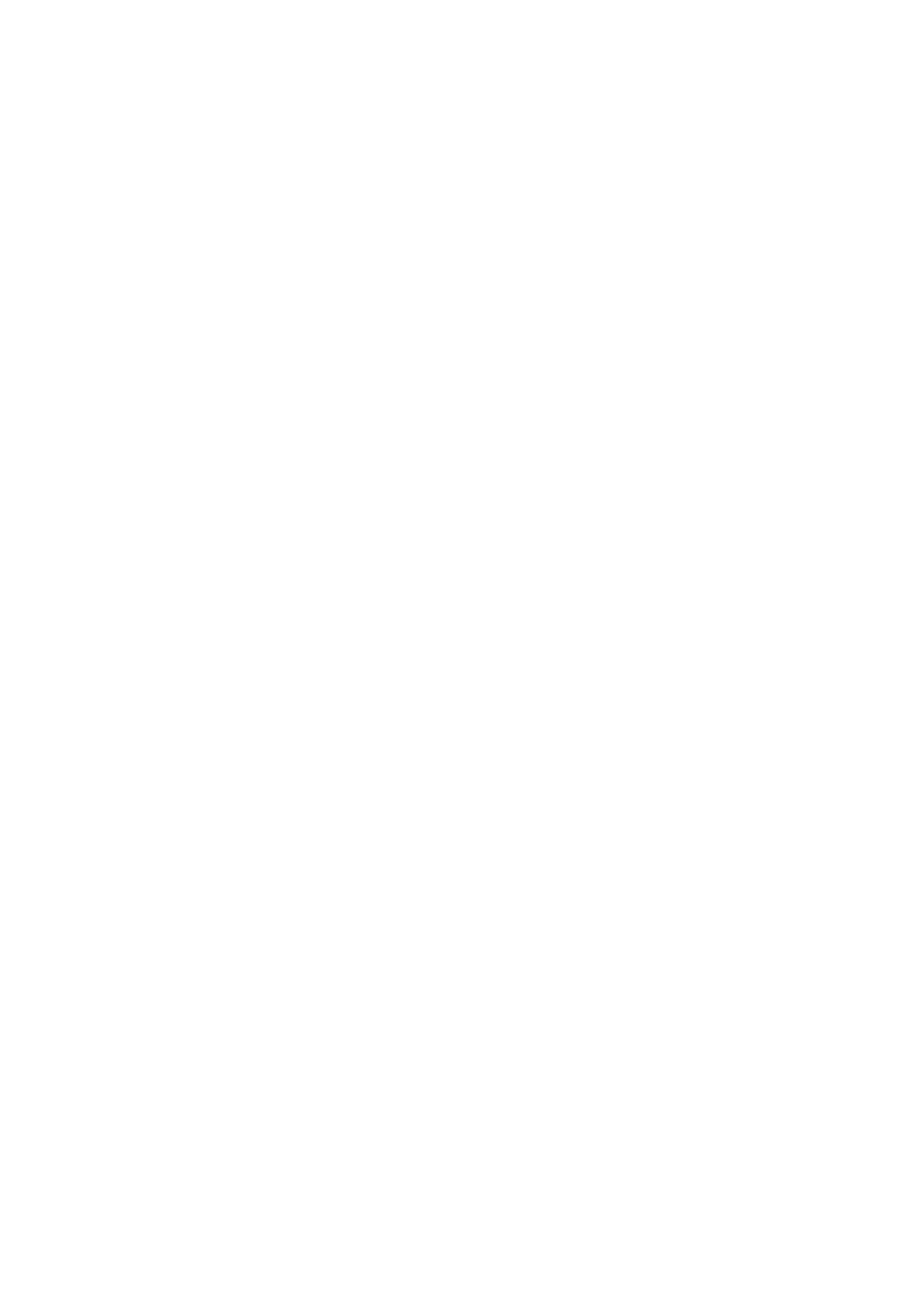## <span id="page-6-0"></span>**I. Introduction**

A variety of rating methodologies and credit risk modelling approaches has been developed in the last three decades. Therefore, the question arises which of these methods are preferable to others. The need to judge the quality of rating systems has become increasingly important in recent years after the [Basel Committee on Banking Supervision](#page-29-0) [\(2001\)](#page-29-0) has published the second consultative document of the new capital adequacy framework where it has announced that an internal ratings-based approach could form the basis for setting capital charges with respect to credit risk in the nearest future. This is forcing banks and supervisors to develop statistical tools to evaluate the quality of internal rating systems. The importance of sound validation techniques for rating systems stems from the fact that rating models of poor quality could lead to sub-optimal capital allocation. Therefore, the [Basel Committee on Banking Supervision](#page-29-1) [\(2000\)](#page-29-1) has emphasized that the field of model validation will be one of the major challenges for financial institutions and supervisors in the foreseeable future.

In this article we focus on the evaluation of the discriminative power of rating systems. The most popular validation technique currently used in practice is the Cumulative Accuracy Profile (CAP) and its summary statistic, the Accuracy Ratio. A detailed explanation of this method can be found in [Sobehart, Keenan, and Stein](#page-29-2) [\(2000\)](#page-29-2). A concept similar to the CAP is the Receiver Operating Characteristic (ROC) and its summary statistic, the area below the ROC curve. This method has its origin in signal detection theory, psychology and especially in medicine (e.g. [Hanley and](#page-29-3) [McNeil](#page-29-3) [\(1982\)](#page-29-3)).<sup>[1](#page-6-1)</sup> ROC curves are used to evaluate the quality of medical diagnosis for many years. There exists a large body of literature that analyses the properties of ROC curves. [Sobehart](#page-29-4) [and Keenan](#page-29-4) [\(2001\)](#page-29-4) explain how to use this concept for validating internal rating models. In their article, they concentrate on the fundamental features of ROC curves like their calculation and their interpretation. However, both the articles by [Sobehart, Keenan, and Stein](#page-29-2) [\(2000\)](#page-29-2) and [Sobehart and](#page-29-4) [Keenan](#page-29-4) [\(2001\)](#page-29-4) do not analyse the measures presented in these articles from a statistical point of view.

In this article our focus will be on the statistical properties of the CAP and the ROC. In our analysis we will concentrate on the ROC curve for two reasons. First, concentrating on the ROC allows us to use the results given in the medical literature and second, the properties of ROC curves are much more intuitive than the results for the CAP. We will show how the area below the ROC curve can be interpreted in terms of a probability, how confidence intervals for the area below the ROC curve can be calculated, and how the areas below the ROC curves of two different rating methods can be compared statistically. We will demonstrate how these techniques have to be modified that they are applicable also for the CAP.

<span id="page-6-1"></span> $1<sup>1</sup>$ An interesting overview of the variety of possible applications of ROC curves is given in [Swets](#page-29-5) [\(1988\)](#page-29-5).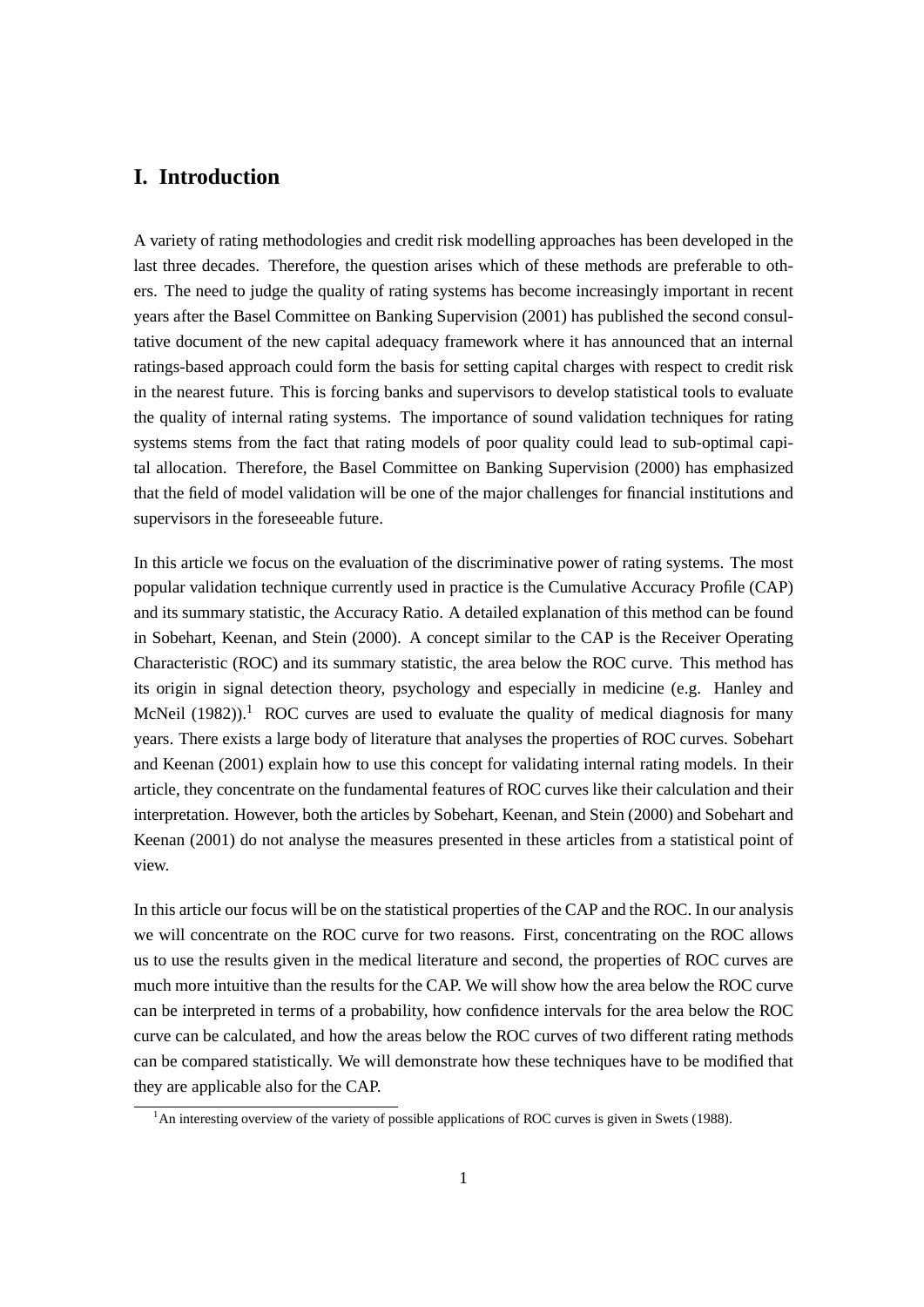The rest of the article is organised as follows. In part II, to keep this article self-contained, we briefly review the concepts of the CAP and the ROC. For both concepts it is possible to summarize the information about the quality of a rating system with a single number, namely with the Accuracy Ratio and the area below the ROC curve. In part III we will analyse the statistical properties of both the ROC and the CAP. We will start with a detailed description of the properties of the ROC and show how these properties have to be modified to be applicable to the CAP. In part IV, we will apply the techniques presented in the second part to real data and discuss their reliability. The final section concludes.

Throughout this article we will assume rating systems that produce a finite number of rating scores. This is the situation that is mainly found in practice. However, it is straightforward to apply all methods presented in this article to rating systems that deliver continuous scores.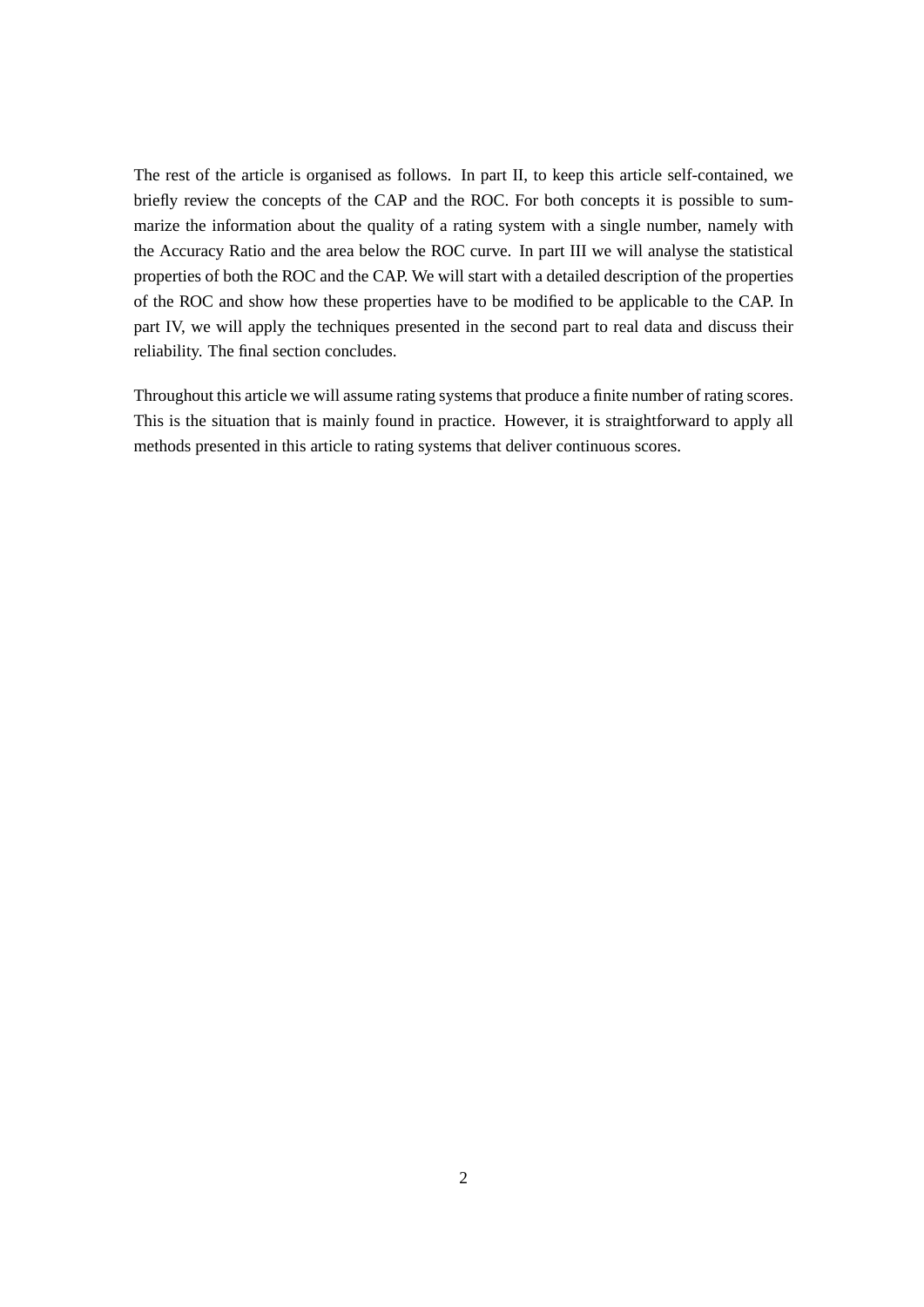## <span id="page-8-0"></span>**II. The Cumulative Accuracy Profile and the Receiver Operating Characteristic**

Consider a rating model which assigns to each debtor a score s out of k possible values  $\{s_1, \ldots, s_k\}$ with  $s_1 < \ldots < s_k$ . A high rating score indicates a low default probability. It is our aim to evaluate the quality of this rating model. We can do this by assigning scores to debtors from a data sample that is used for the validation, and checking if the debtors will default over the next period or remain solvent. In this context, we introduce three random variables,  $S_T$ ,  $S_D$ , and  $S_{ND}$ . The random variable  $S_T$  describes the score distribution of all debtors,  $S_D$  and  $S_{ND}$  model the score distributions of the defaulters and the non-defaulters, respectively. The probability that a defaulter has a score value  $s_i$  is denoted by  $p_D^i, p_D^i \ge 0, \sum_{i=1}^k p_D^i = 1.$  The probability that a non-defaulter has a score value  $s_i$  is called  $p_{ND}^i$ . Given the a-priori default probability  $\pi$  of all debtors, we find for the probability  $p_T^i$  that an arbitrary debtor has a score value  $s_i$ 

$$
p_T^i = \pi p_D^i + (1 - \pi) p_{ND}^i.
$$

We define the cumulative probabilities

$$
CD_D^i = \sum_{j=1}^i p_D^j, i = 1, ..., k,
$$
 (1a)

$$
CD_{ND}^{i} = \sum_{j=1}^{i} p_{ND}^{j}, i = 1, ..., k,
$$
 (1b)

$$
CD_T^i = \sum_{j=1}^i p_T^j, \, i = 1, \dots, k,\tag{1c}
$$

where  $CD_D$ ,  $CD_{ND}$ , and  $CD_T$  denote the distribution function of the score values of the defaulters, the non-defaulters, and the total sample of debtors, respectively. For instance,  $CD_D^i$ denotes the probability that a defaulter's score is not greater than  $i$ . Additionally, we define  $CD_D^0 = CD_{ND}^0 = CD_T^0 = 0.$ 

#### <span id="page-8-1"></span>**II.1. Cumulative Accuracy Profile**

The Cumulative Accuracy Profile is defined as the graph of all points  $(CD_T^i, CD_D^i)_{i=0,...,k}$  where the points are connected by straight lines (linear interpolation). This is illustrated in Figure [1.](#page-9-0)

A perfect rating model would assign the lowest scores to the defaulters. In this case the CAP is increasing linearly and then staying at one. For a random model without any discriminative power the fraction x of all debtors with the lowest rating scores will contain x percent of all defaulters,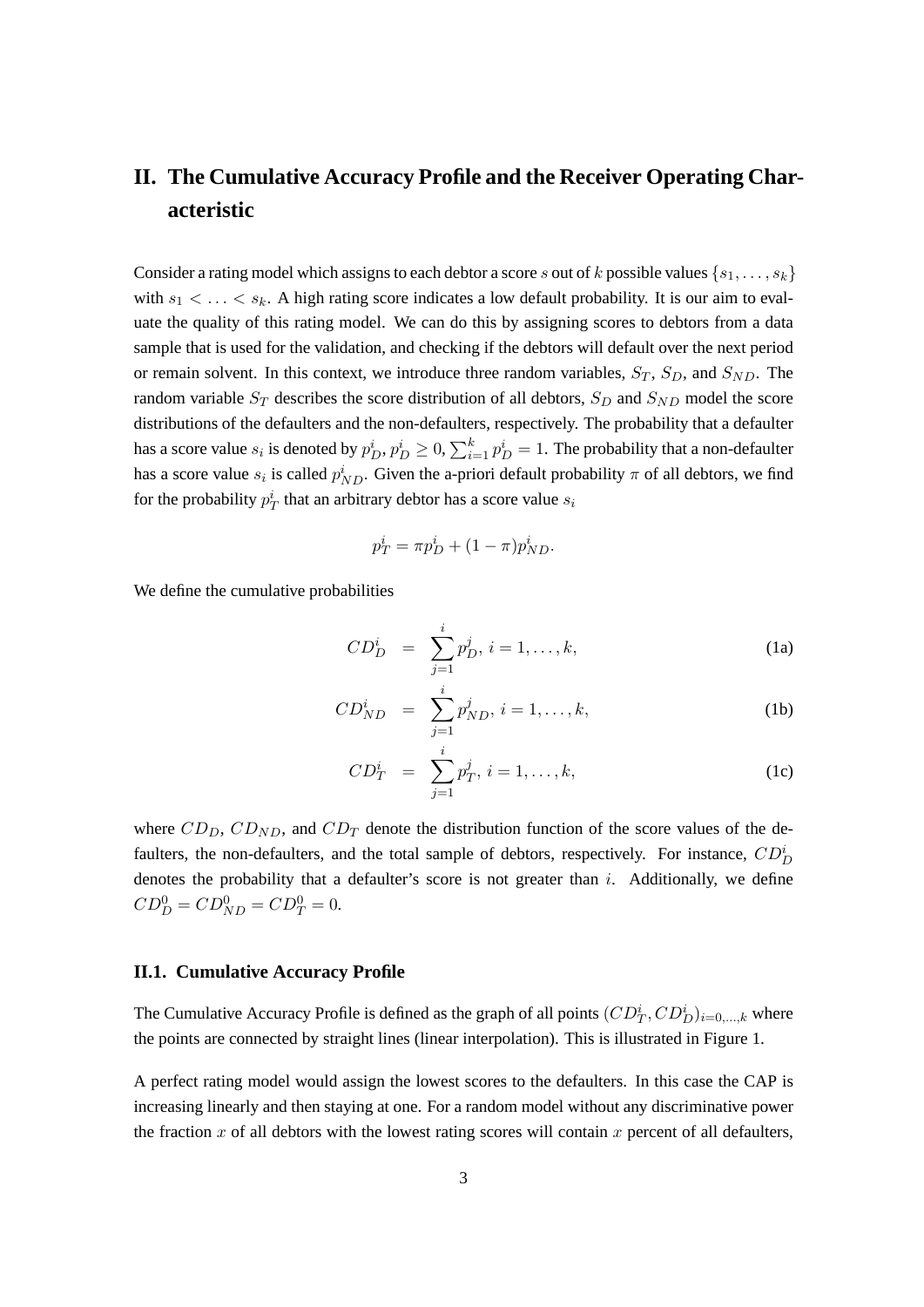#### <span id="page-9-0"></span>**Figure 1.** Cumulative Accuracy Profile

This figure illustrates the concept of a CAP. The polygon shows the performance of the model being evaluated in depicting the percentage of defaults captured by the model at different percentages of the data set, while the straight line below represents the naive case of zero information or random assignment of rating scores. The third line represents the case of perfect information where all defaults are assigned to the lowest rating scores. The Accuracy Ratio is the ratio of the performance improvement of the model being evaluated over the naive model  $(a_R)$  to the performance improvement of the perfect model over the naive model  $(a_P)$ .



i.e. in this case we will have  $CD_D^i = CD_T^i$ ,  $i = 0, \ldots, k$ . Real rating systems will be somewhere in between these two extremes. The quality of a rating system can be summarized by a single number, the Accuracy Ratio  $AR$ . It is defined as the ratio of the area  $a_R$  between the CAP of the rating model being validated and the CAP of the random model, and the area  $a<sub>P</sub>$  between the CAP of the perfect rating model and the CAP of the random model, i.e.

<span id="page-9-1"></span>
$$
AR = \frac{a_R}{a_P}.\tag{2}
$$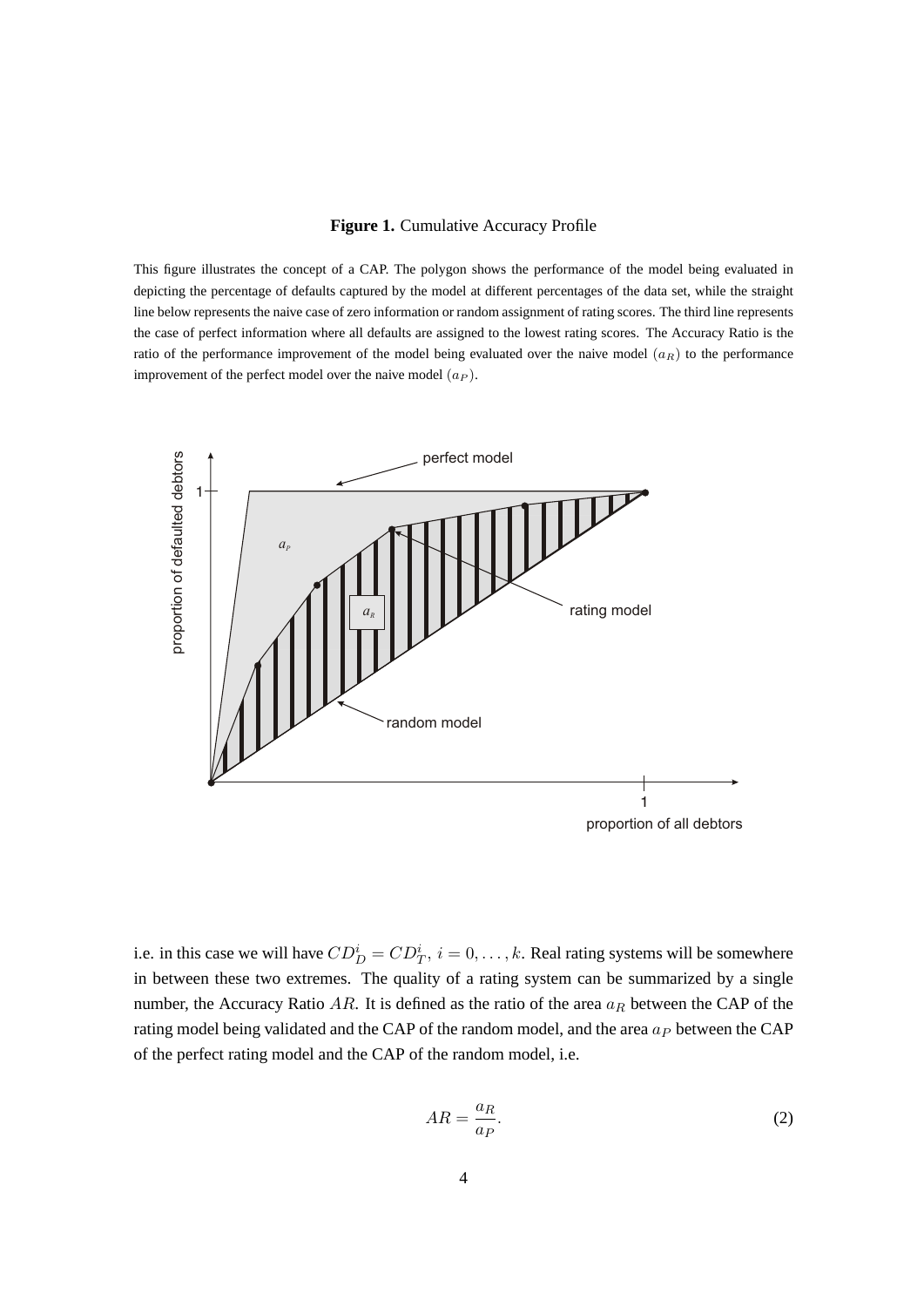Thus, the rating method is the better the closer  $AR$  is to one.

#### <span id="page-10-0"></span>**II.2. Receiver Operating Characteristic**

In this part, we explain the ROC and its associated summary statistic, the area under the ROC curve. The construction of a ROC curve is illustrated in Figure [2](#page-10-1) which sketches possible distributions of rating scores for defaulting and non-defaulting debtors. For a perfect rating model the left distribution and the right distribution in Figure [2](#page-10-1) would be separate. For real rating systems perfect discrimination in general is not possible. Both distributions will overlap as illustrated in Figure [2.](#page-10-1)

#### <span id="page-10-1"></span>**Figure 2.** Distribution of rating scores for defaulting and non-defaulting debtors

This figure depicts possible distributions of rating scores for defaulting and non-defaulting obligors. For a perfect rating model the distributions would be separate. For real rating systems, however, perfect discrimination in general is not possible and the two distributions overlap.



Assume someone has to use the rating scores to decide which debtors will survive during the next period and which debtors will default. One possibility for the decision-maker would be to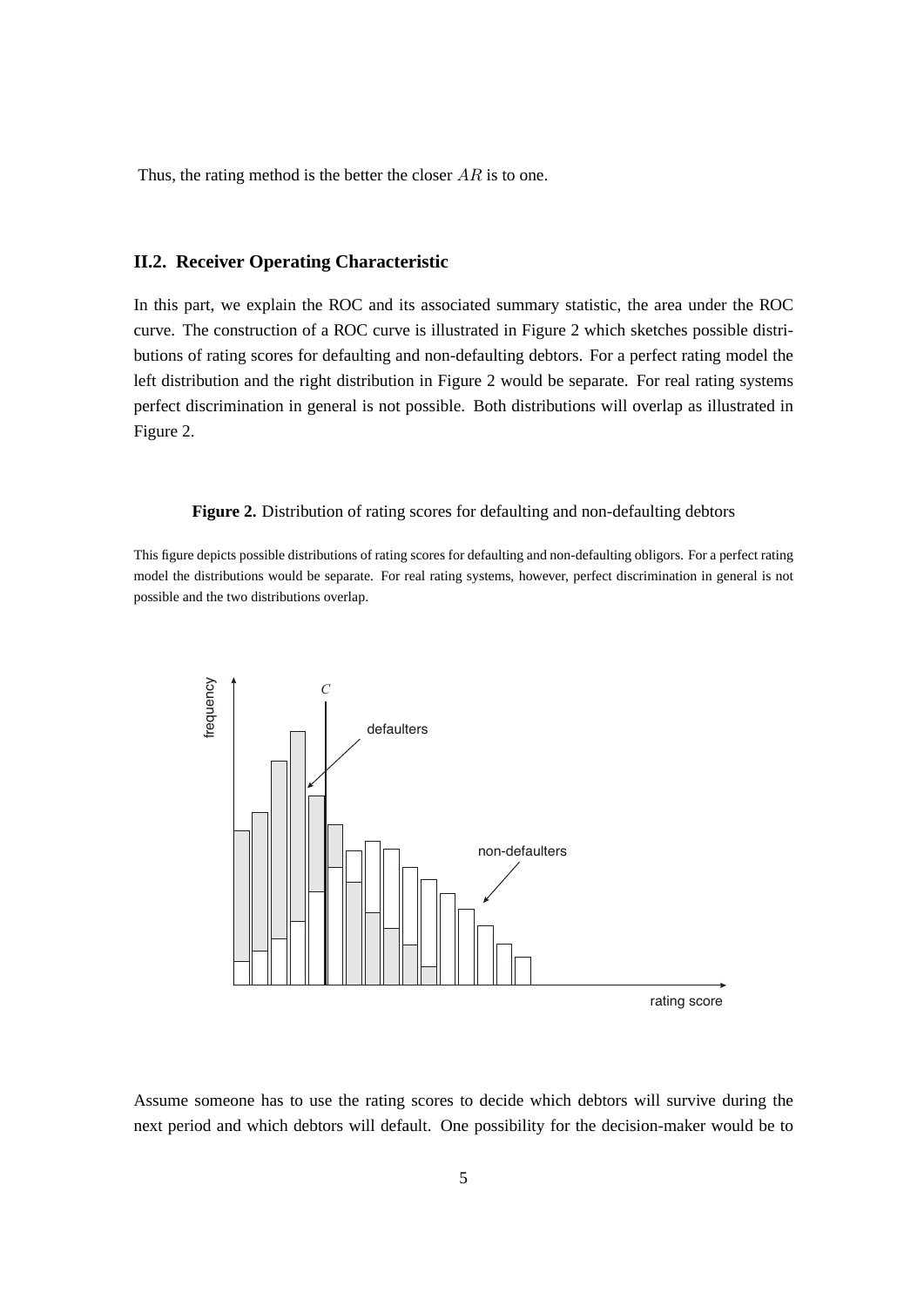introduce a cut-off value  $C$  as in Figure [2,](#page-10-1) and to classify each debtor with a rating score lower than C as a potential defaulter and each debtor with a rating score higher than C as a non-defaulter. Then four decision results would be possible. They are summarized in Table [1.](#page-11-0)

### **Table 1 Decisions results given the cut-off value** C

<span id="page-11-0"></span>This table summarizes the possible consequences for a decision-maker using the cut-off value C.

|        |       | default            | no default          |  |
|--------|-------|--------------------|---------------------|--|
|        | below | correct prediction | wrong prediction    |  |
| rating |       | (hit)              | (false alarm)       |  |
| score  | above | wrong prediction   | correct prediction  |  |
|        |       | (miss)             | (correct rejection) |  |

If the rating score is below the cut-off value C and the debtor defaults subsequently, the decision was correct. Otherwise the decision-maker wrongly classified a non-defaulter as a defaulter (type I error). If the rating score is above the cut-off value and the debtor does not default, the classification was correct. Otherwise a defaulter was incorrectly assigned to the non-defaulters group (type II error). Using the notation of [Sobehart and Keenan](#page-29-4) [\(2001\)](#page-29-4), we define the hit rate  $HR(C)$  (equal to the grey area on the left hand side of the cut-off value  $C$  in Figure [2\)](#page-10-1) as

$$
HR(C) = P(S_D \le C). \tag{3}
$$

The false alarm rate  $FAR(C)$  (equal to the white area on the left hand side of the cut-off value C in Figure [2\)](#page-10-1) is defined as

$$
FAR(C) = P(S_{ND} \le C). \tag{4}
$$

The ROC curve is constructed as follows. For all cut-off values  $C$  that are contained in the range of the rating scores the quantities  $HR(C)$  and  $FAR(C)$  are computed. The ROC curve is a plot of  $HR(C)$  versus  $FAR(C)$  for all values of C. In our setting, the ROC curve consists of all points  $(CD_{ND}^i, CD_D^i)_{i=0,...,k}$ . As in the case of the CAP these points are connected by linear interpolation. This is illustrated in Figure [3.](#page-12-0)

A rating model's performance is the better the steeper the ROC curve is at the left end and the closer the ROC curve's position is to the point (0,1). Similarly, the model is the better the larger the area under the ROC curve is. We denote this area by  $AUC$  (area under curve). It can be interpreted as the average power of the tests on default / non-default corresponding to all possible cut-off values C. The area  $AUC$  is 0.5 for a random model without discriminative power and is 1.0 for a perfect model. It is between 0.5 and 1.0 for any reasonable rating model in practice.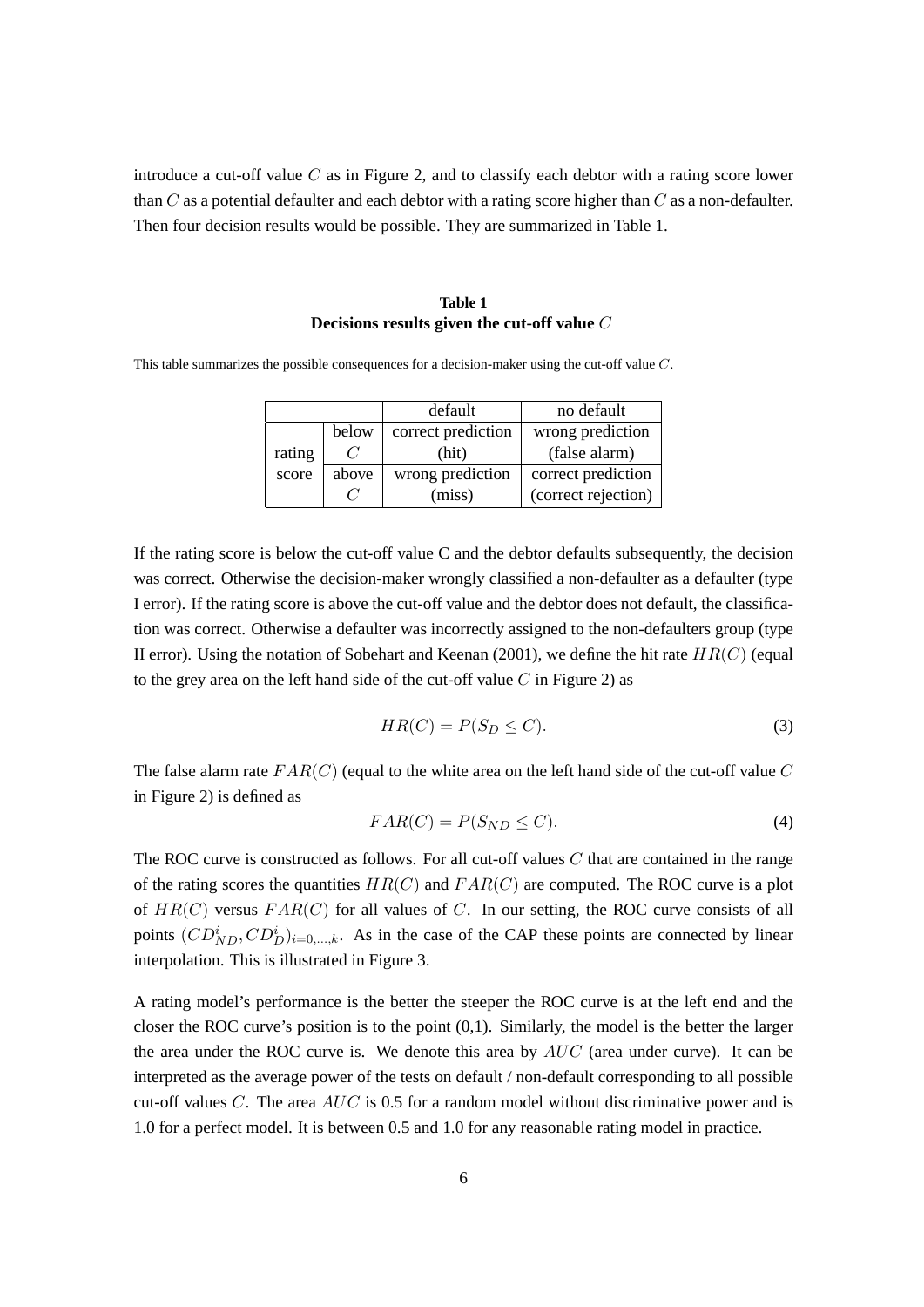## <span id="page-12-0"></span>**Figure 3.** Receiver Operating Characteristic Curves

This figure shows a ROC curve. For all possible cut-off values C the fraction of defaulters predicted correctly  $(HR(C))$ and the fraction of false alarms ( $FAR(C)$ ) are computed. The ROC curve is a plot of  $HR(C)$  versus  $FAR(C)$ .

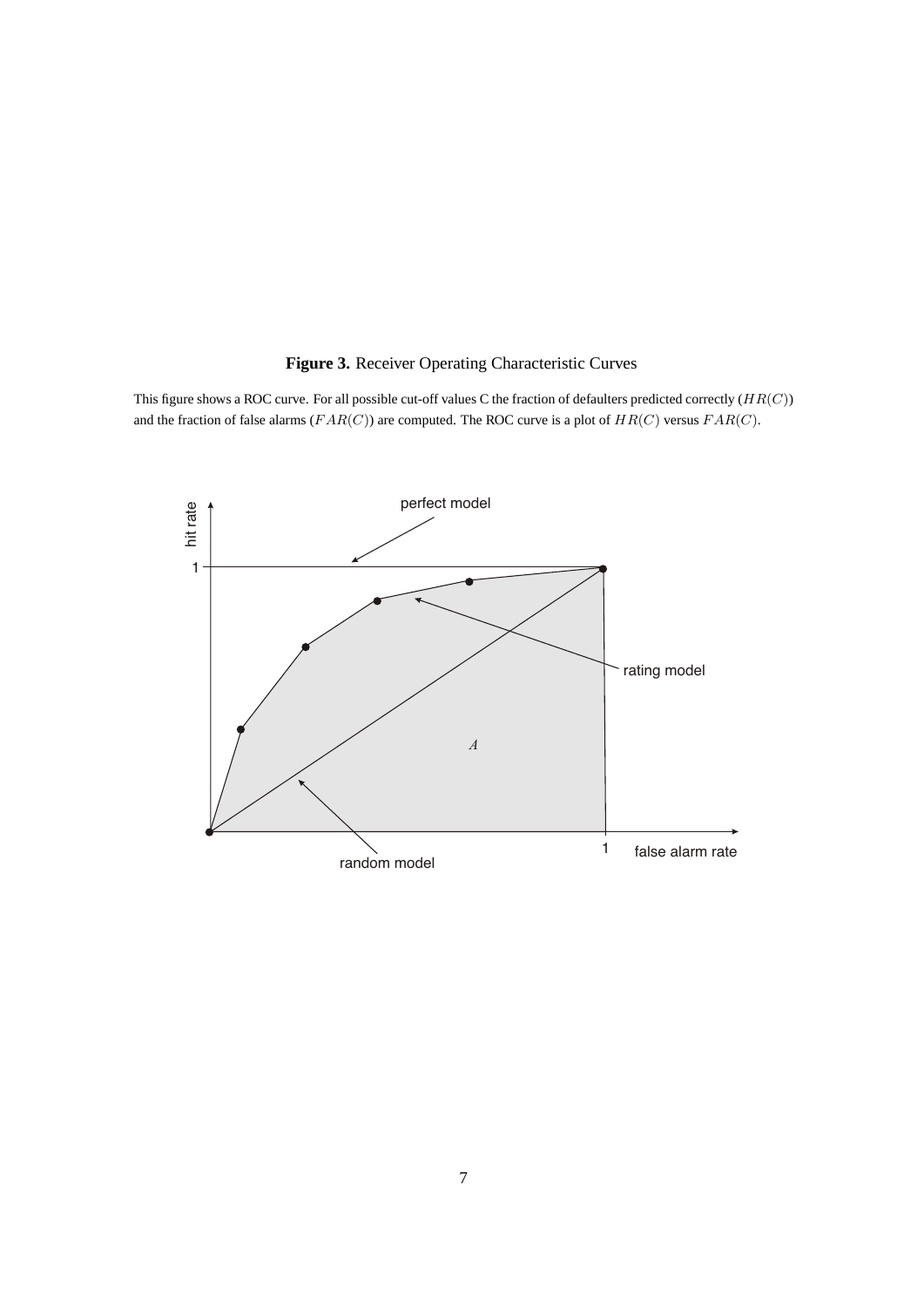## <span id="page-13-0"></span>**III. Properties of the ROC and the CAP**

In this section we analyse some statistical properties of both the CAP and the ROC. We will start with the ROC because it offers more intuitive results than the CAP. For this reason, there exists a large body of literature on the ROC curve in medicine and psychology. We will mainly refer to the results provided in this literature in the first part of this section. In the second part of this section, we will show how the results for the ROC can be transferred to the CAP.

#### <span id="page-13-1"></span>**III.1. Properties of the ROC**

Most of the results we present here are well known in the medical literature. The probabilistic interpretation of the ROC curve and an efficient way to calculate confidence intervals using asymptotic normality are based on an article of [Bamber](#page-29-6) [\(1975\)](#page-29-6). The test to compare the areas under the ROC curves of two different rating systems that are validated on the same data is based on [DeLong, DeLong, and Clarke-Pearson](#page-29-7) [\(1988\)](#page-29-7).

### <span id="page-13-2"></span>**III.1.1. Shape of the ROC curve**

From its definition, it is obvious that the ROC curve is non-decreasing. It is also well known [\(Bamber](#page-29-6) [1975\)](#page-29-6) that the ROC curve is concave if and only if the Likelihood Ratio

$$
LR_i = \frac{p_D^i}{p_{ND}^i}, \quad i = 1, \dots, k,
$$
\n(5)

is non-increasing in  $i$ . This property is quite intuitive since the probability of receiving a high score should be large for a non-defaulting debtor but small for a defaulting debtor. It is also easy to see that concavity of the CAP is equivalent to the monotonicity of the likelihood ratio.

Actually, concavity of the ROC curve has also a decision-theoretic interpretation. Besides the cut-off decision rules as described in Section [II.2](#page-10-0) above, a lot of other rules are conceivable. For instance, there might be rating systems such that very high or very low scores indicate default. However, it can be shown [\(Tasche](#page-29-8) [2002\)](#page-29-8) that monotonicity of the Likelihood Ratio is equivalent to the optimality of the cut-off rules in the following sense: For any fixed cut-off value, there is no decision rule with both lower type I and type II errors. In the case of rating systems with finitely many categories the monotonicity can always be reached by reordering. This is current practice in the medical sciences [\(Lee](#page-29-9) [1999\)](#page-29-9).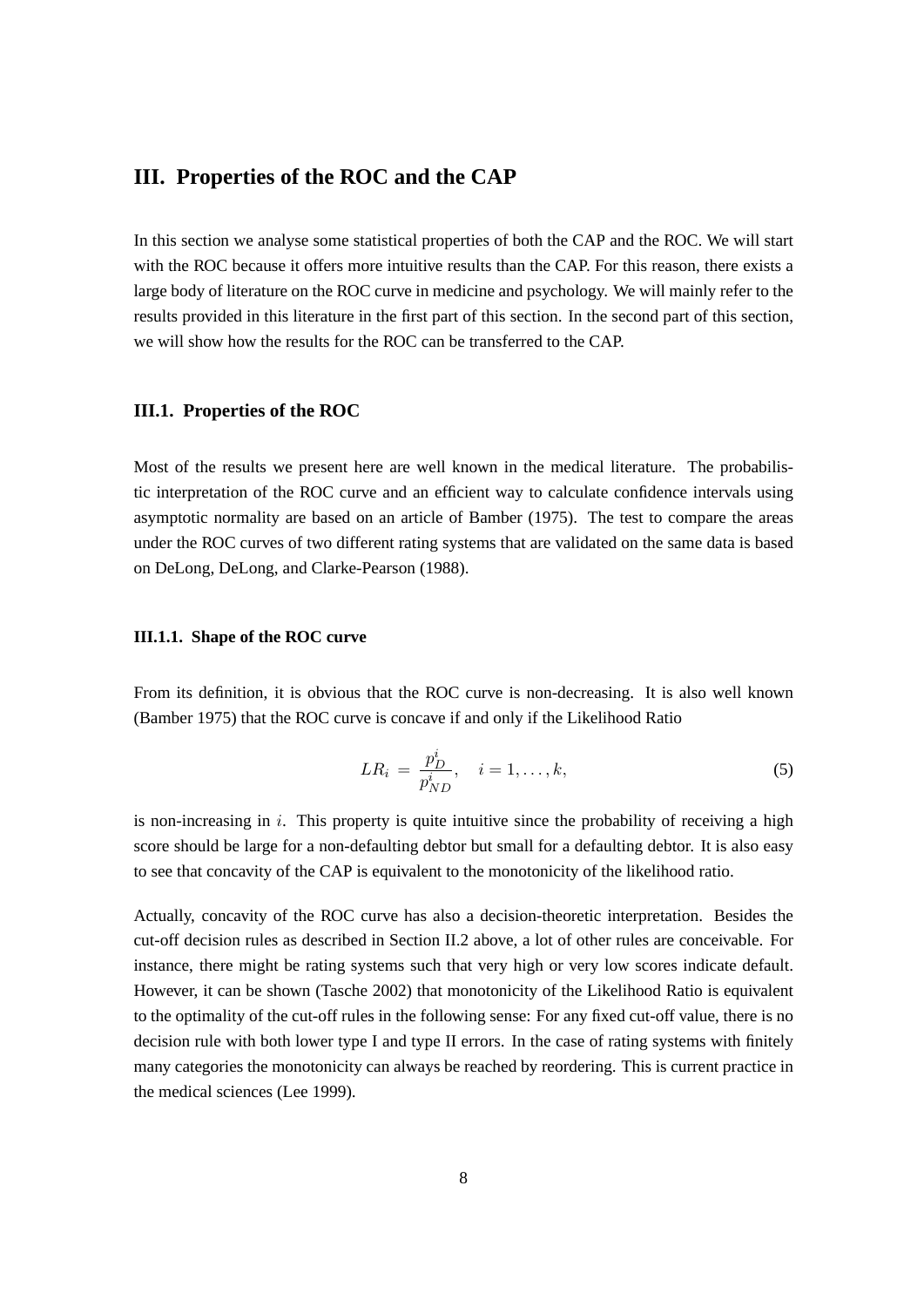#### <span id="page-14-0"></span>**III.1.2. Probabilistic Interpretation**

We continue by providing a probabilistic interpretation of AUC. Consider the following experiment. Two debtors are drawn at random, the first one from the distribution of defaulters, the second one from the distribution of non-defaulters. The scores of the defaulter and the non-defaulter determined this way can be interpreted as realizations of the two independent random variables  $S_D$ and  $S_{ND}$  we have introduced at the beginning of Section [II.](#page-8-0) Assume someone has to decide which of the debtors is the defaulter. A rational decision-maker might suppose that the defaulter is the debtor with the lower rating score. If both debtors had the same score she would toss a coin. Therefore, the probability that her decision is correct is equal to  $P(S_D < S_{ND}) + \frac{1}{2}P(S_D = S_{ND})$ . A simple calculation shows that this probability is exactly equal to the area AUC below the ROC curve.

$$
AUC = \sum_{i=1}^{k} \frac{1}{2} (CD_D^i + CD_D^{i-1}) (CD_{ND}^i - CD_{ND}^{i-1})
$$
  
\n
$$
= \sum_{i=1}^{k} \frac{1}{2} (P(S_D \le s_i) + P(S_D \le s_{i-1})) P(S_{ND} = s_i)
$$
  
\n
$$
= \sum_{i=1}^{k} (P(S_D \le s_{i-1}) + \frac{1}{2} P(S_D = s_i)) P(S_{ND} = s_i)
$$
  
\n
$$
= \sum_{i=1}^{k} P(S_D \le s_{i-1}) P(S_{ND} = s_i) + \frac{1}{2} \sum_{i=1}^{k} P(S_D = s_i) P(S_{ND} = s_i)
$$
  
\n
$$
= P(S_D < S_{ND}) + \frac{1}{2} P(S_D = S_{ND}) \tag{6}
$$

#### <span id="page-14-1"></span>**III.1.3. Calculation of Confidence Intervals for** AUC

In this part of the article we discuss a simple method of calculating confidence intervals for AUC, the area below the ROC curve. The interpretation of  $AUC$  as a probability relates to the test statistic of the U-test of [Mann and Whitney](#page-29-10) [\(1947\)](#page-29-10). If we draw a defaulter with score  $s_D$  from  $S_D$ and a non-defaulter with score  $s_{ND}$  from  $S_{ND}$  and define  $u_{D,ND}$  as

$$
u_{D,ND} = \begin{cases} 1, \text{ if } s_D < s_{ND} \\ \frac{1}{2}, \text{ if } s_D = s_{ND} \\ 0, \text{ if } s_D > s_{ND} \end{cases}
$$
 (7)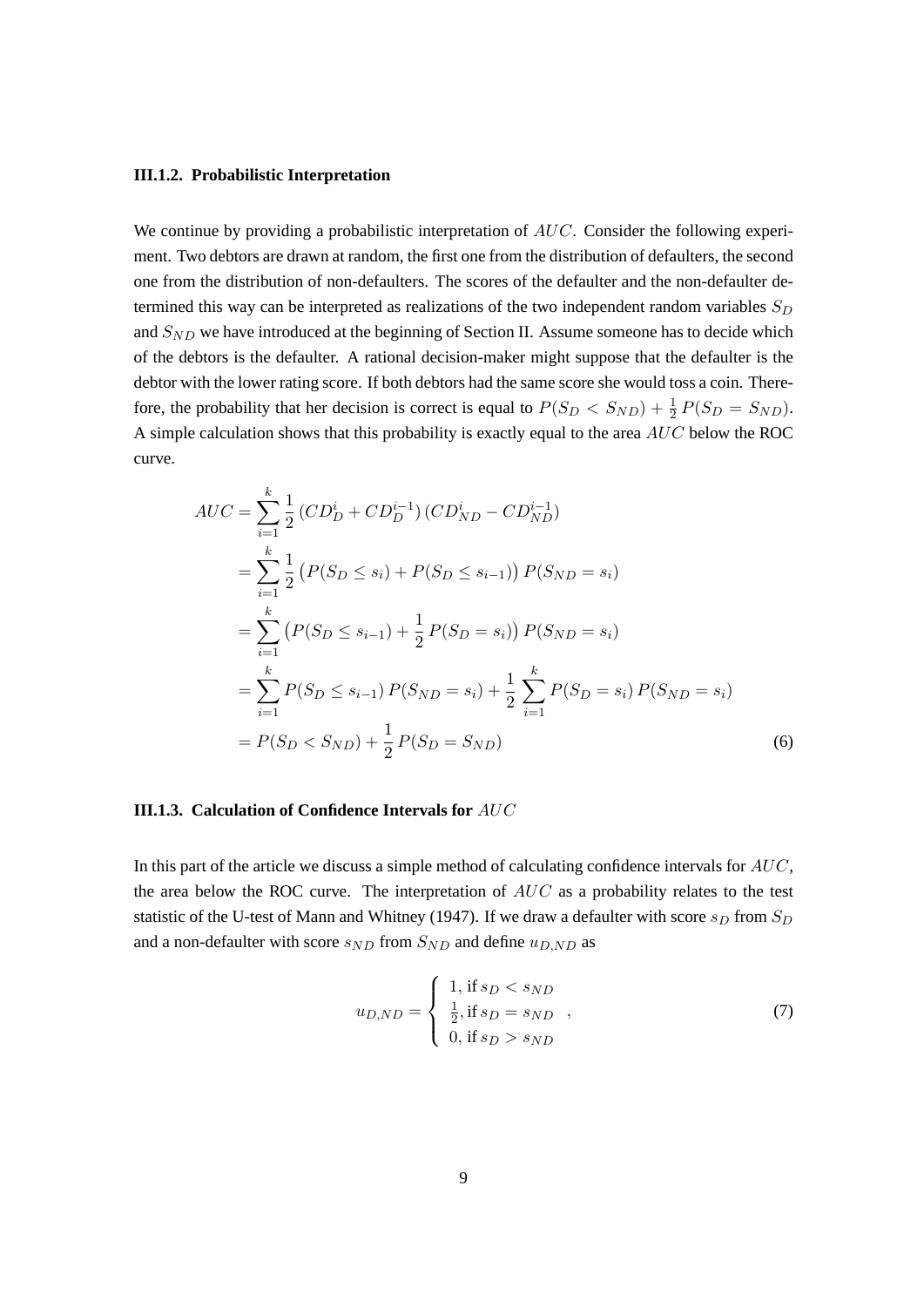then the test statistic  $\hat{U}$  according to Mann-Whitney is defined as

<span id="page-15-4"></span>
$$
\hat{U} = \frac{1}{N_D N_{ND}} \sum_{(D, ND)} u_{D, ND},
$$
\n(8)

where the sum is over all pairs of defaulters and non-defaulters  $(D, ND)$  in the sample. The numbers of defaulters and non-defaulters in the validation sample are denoted by  $N_D$  and  $N_{ND}$ respectively. Observe that  $\hat{U}$  is an unbiased estimator of  $P(S_D < S_{ND}) + \frac{1}{2}P(S_D = S_{ND})$ , i.e.

<span id="page-15-3"></span>
$$
AUC = E(\hat{U}) = P(S_D < S_{ND}) + \frac{1}{2}P(S_D = S_{ND}).\tag{9}
$$

Furthermore, we find that the area  $\widehat{AUC}$  below the ROC curve calculated from the empirical data is equal to  $\hat{U}$ . For the variance  $\sigma_{\hat{U}}^2$  of  $\hat{U}$  we find the unbiased estimator  $\hat{\sigma}_{\hat{U}}^2$  as

$$
\hat{\sigma}_{\hat{U}}^2 = \frac{1}{4(N_D - 1)(N_{ND} - 1)} \left[ \hat{P}_{D \neq ND} + (N_D - 1) \hat{P}_{D, D, ND} \right. \\
\left. + (N_{ND} - 1) \hat{P}_{ND, ND, D} - 4(N_D + N_{ND} - 1) (\hat{U} - \frac{1}{2})^2 \right]
$$
\n(10)

where  $\hat{P}_{D\neq ND}$  is an estimator for  $P(S_D \neq S_{ND})$  and  $\hat{P}_{D,D,ND}$  and  $\hat{P}_{ND,ND,D}$  are estimators for the expressions  $P_{D, D, ND}$  and  $P_{ND, ND, D}$  which are defined as

<span id="page-15-0"></span>
$$
P_{D,D,ND} = P(S_{D,1}, S_{D,2} < S_{ND}) + P(S_{ND} < S_{D,1}, S_{D,2})
$$
\n
$$
-P(S_{D,1} < S_{ND} < S_{D,2}) - P(S_{D,2} < S_{ND} < S_{D,1}),
$$
\n(11a)

$$
P_{ND, ND, D} = P(S_{ND,1}, S_{ND,2} < S_D) + P(S_D < S_{ND,1}, S_{ND,2})
$$
\n
$$
-P(S_{ND,1} < S_D < S_{ND,2}) - P(S_{ND,2} < S_D < S_{ND,1}).
$$
\n
$$
(11b)
$$

In [\(11a\)](#page-15-0) and [\(11b\)](#page-15-1), the quantities  $S_{D,1}$ ,  $S_{D,2}$  are independent observations randomly sampled from  $S_D$  and  $S_{ND,1}$ ,  $S_{ND,2}$  are independent observations randomly sampled from  $S_{ND}$ . This unbiased estimator  $\hat{\sigma}_{\hat{U}}^2$  is implemented in many standard statistical software packages.

For  $N_D, N_{ND} \rightarrow \infty$  it is known that  $(AUC - \hat{U})/\hat{\sigma}_{\hat{U}}$  is asymptotically normally distributed with mean zero and standard deviation one. This allows the calculation of approximate confidence intervals at level  $\alpha$  for  $AUC$  by

<span id="page-15-2"></span><span id="page-15-1"></span>
$$
\left[\hat{U} - \hat{\sigma}_{\hat{U}} \Phi^{-1}\left(\frac{1+\alpha}{2}\right), \hat{U} + \hat{\sigma}_{\hat{U}} \Phi^{-1}\left(\frac{1+\alpha}{2}\right)\right],\tag{12}
$$

where  $\Phi$  denotes the cumulative distribution function of the standard normal distribution. Our numerical explorations in Section [IV](#page-19-0) indicate that the number of defaults should be at least 50 in order to guarantee that [\(12\)](#page-15-2) is a good approximation. We note that there is no clear rule for which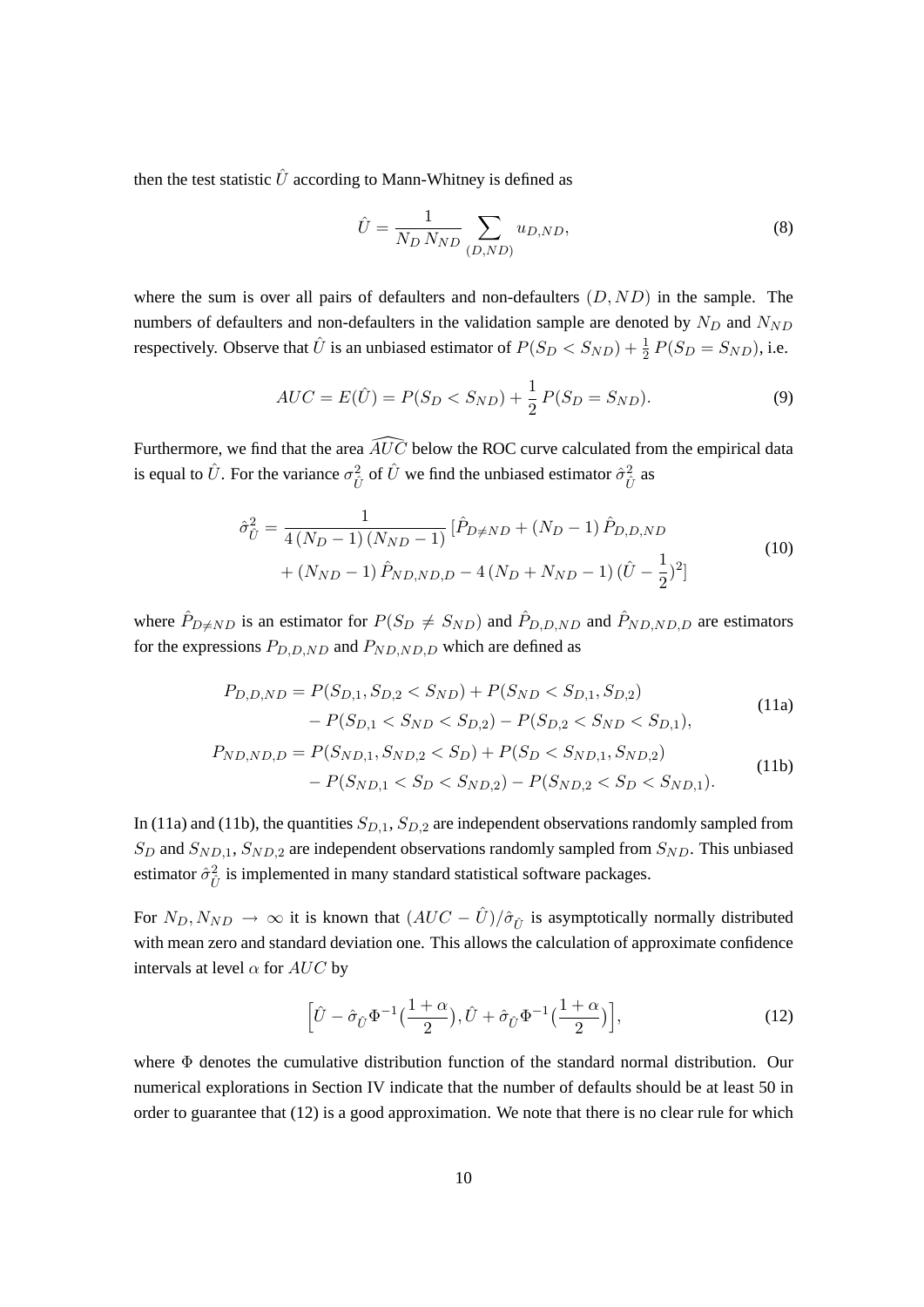values of  $\hat{U}$  the asymptotic normality of  $\hat{U}$  is a valid approximation, because  $\hat{U}$  can solely take values in the interval [0,1]. If  $\hat{U}$  is only a few standard deviations away from one it is clear that the normal approximation might be inaccurate<sup>[2](#page-16-2)</sup>. However, as illustrated in our examples below, even in this situation the normal approximation can lead to reasonable results.

#### <span id="page-16-0"></span>**III.1.4. Testing for Discriminative Power**

The confidence intervals for  $AUC$  can be used to test if a rating system has any discriminative power at all. In this case, the null hypothesis would be  $AUC = 0.5$  or, equivalently,  $S_D = S_{ND}$ in distribution. Under the null hypothesis [\(10\)](#page-15-3) simplifies considerably. One obtains

$$
\sigma_{\hat{U}}^2 = \frac{N_D + N_{ND} + 1}{12 N_D N_{ND}}.\tag{13}
$$

Given a confidence level  $\alpha$  asymptotic normality can be applied to test if the rating system has enough discriminative power to reject the null hypothesis of no discriminative power.

#### <span id="page-16-1"></span>**III.1.5. Comparing two Areas under the ROC Curve**

One major application of both the CAP and the ROC is the comparison of different methods on the same data. We consider the case of comparing two rating systems 1 and 2 with areas below the ROC curve  $AUC_1$  and  $AUC_2$ . Just comparing the single numbers only is insufficient since they are not very meaningful from a statistical point of view. Comparing confidence intervals could also be misleading because a potential correlation of both rating methods is neglected in this case. To construct a rigorous test on the difference of  $AUC_1$  and  $AUC_2$  it is necessary to calculate the variances  $\hat{\sigma}_{\hat{U}_i}^2$  for the estimators  $\hat{U}_i$  of  $AUC_i$ ,  $i = 1, 2$ . In addition, we need the covariance  $\hat{\sigma}_{\hat{U}_1,\hat{U}_2}$ between the estimators  $\hat{U}_1$  and  $\hat{U}_2$  of  $AUC_1$  and  $AUC_2$ . We find for the covariance

$$
\hat{\sigma}_{\hat{U}_1,\hat{U}_2} = \frac{1}{4(N_D-1)(N_{ND}-1)} \left[ \tilde{P}_{D,D,ND,ND}^{12} + (N_D-1) \tilde{P}_{D,D,ND}^{12} + (N_{ND}-1) \tilde{P}_{ND,ND,D}^{12} - 4(N_D + N_{ND} - 1) (\hat{U}_1 - \frac{1}{2}) (\hat{U}_2 - \frac{1}{2}) \right],
$$
\n(14)

<span id="page-16-2"></span><sup>2</sup> Several methods for the computation of confidence intervals without relying on the assumption of asymptotic normality are known which lead in general to very conservative confidence intervals. An overview of these methods is given in [Bamber](#page-29-6) [\(1975\)](#page-29-6). One could rely on these methods if the normal approximation is questionable as in the case of very few defaults in the validation sample.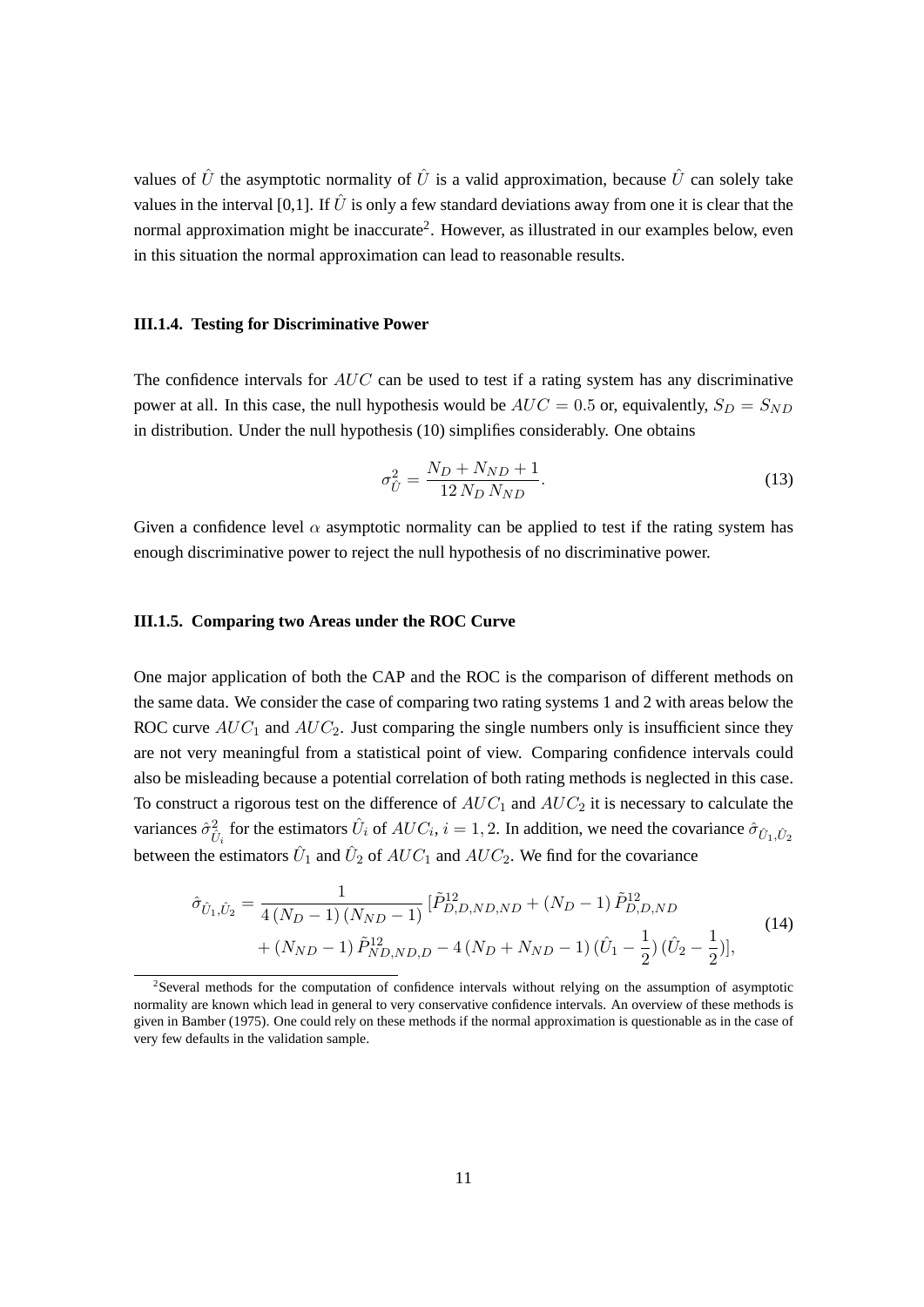where  $\tilde{P}_{D,D,ND,ND}^{12}$ ,  $\tilde{P}_{D,D,ND}^{12}$  and  $\tilde{P}_{ND,ND,D}^{12}$  are estimators for  $P_{D,D,ND,ND}^{12}$ ,  $P_{D,D,ND}^{12}$  and  $P_{ND,ND,D}^{12}$  which are defined as<sup>[3](#page-17-1)</sup>

$$
P_{D,D,ND,ND}^{12} = P(S_D^1 > S_{ND}^1, S_D^2 > S_{ND}^2) + P(S_D^1 < S_{ND}^1, S_D^2 < S_{ND}^2)
$$
  
-  $P(S_D^1 > S_{ND}^1, S_D^2 < S_{ND}^2) - P(S_D^1 < S_{ND}^1, S_D^2 > S_{ND}^2)$ , (15a)

$$
P_{D,D,ND}^{12} = P(S_{D,1}^1 > S_{ND}^1, S_{D,2}^2 > S_{ND}^2) + P(S_{D,1}^1 < S_{ND}^1, S_{D,2}^2 < S_{ND}^2) - P(S_{D,1}^1 > S_{ND}^1, S_{D,2}^2 < S_{ND}^2) - P(S_{D,1}^1 < S_{ND}^1, S_{D,2}^2 > S_{ND}^2),
$$
\n(15b)

$$
P_{ND,ND,D}^{12} = P(S_D^1 > S_{ND,1}^1, S_D^2 > S_{ND,2}^2) + P(S_D^1 < S_{ND,1}^1, S_D^2 < S_{ND,2}^2)
$$
  
- 
$$
P(S_D^1 > S_{ND,1}^1, S_D^2 < S_{ND,2}^2) - P(S_D^1 < S_{ND,1}^1, S_D^2 > S_{ND,2}^2).
$$
 (15c)

The quantities  $S_D^i$ ,  $S_{D,1}^i$ , and  $S_{D,2}^i$  are independent draws from the sample of defaulters. The upper index  $i$  indicates whether a score of the rating model 1 or a score of the rating model 2 has to be taken. The meaning of  $S_{ND}^i$ ,  $S_{ND,1}^i$ , and  $S_{ND,2}^i$  is analogous.

<span id="page-17-3"></span>To carry out the test on the difference between the two rating methods (where the null hypothesis is equality of both areas below the ROC curve), we have to evaluate the test statistic T which is defined as

$$
T = \frac{(\hat{U}_1 - \hat{U}_2)^2}{\sigma_{\hat{U}_1}^2 + \sigma_{\hat{U}_2}^2 - 2\sigma_{\hat{U}_1, \hat{U}_2}}.
$$
\n(16)

This test statistic is asymptotically  $\chi^2$ -distributed with one degree of freedom. Given a confidence level  $\alpha$ , we can calculate critical values from the  $\chi^2(1)$ -distribution for the test statistic T.

#### <span id="page-17-0"></span>**III.2. Properties of the CAP**

<span id="page-17-2"></span>All concepts we have presented in Section [III.1](#page-13-1) are also applicable to the CAP and its summary statistic  $AR$ . The key to transfer the statistical results for the ROC and  $AUC$  to the CAP and  $AR$ is the relation

$$
AR = 2\,AUC - 1.\tag{17}
$$

A proof of [\(17\)](#page-17-2) is given in Appendix [A.](#page-28-0) Using [\(17\)](#page-17-2), we get an estimator for the Accuracy Ratio by the Mann-Whitney test statistic

$$
\hat{V} = \frac{1}{N_D N_{ND}} \sum_{(D, ND)} v_{D, ND},
$$
\n(18)

<span id="page-17-1"></span><sup>&</sup>lt;sup>3</sup>The expressions given in [DeLong, DeLong, and Clarke-Pearson](#page-29-7) [\(1988\)](#page-29-7) look different from the expressions here. However, it can be shown that both are equivalent. We used this notation to be consistent with the notation of Section [III.1.3.](#page-14-1)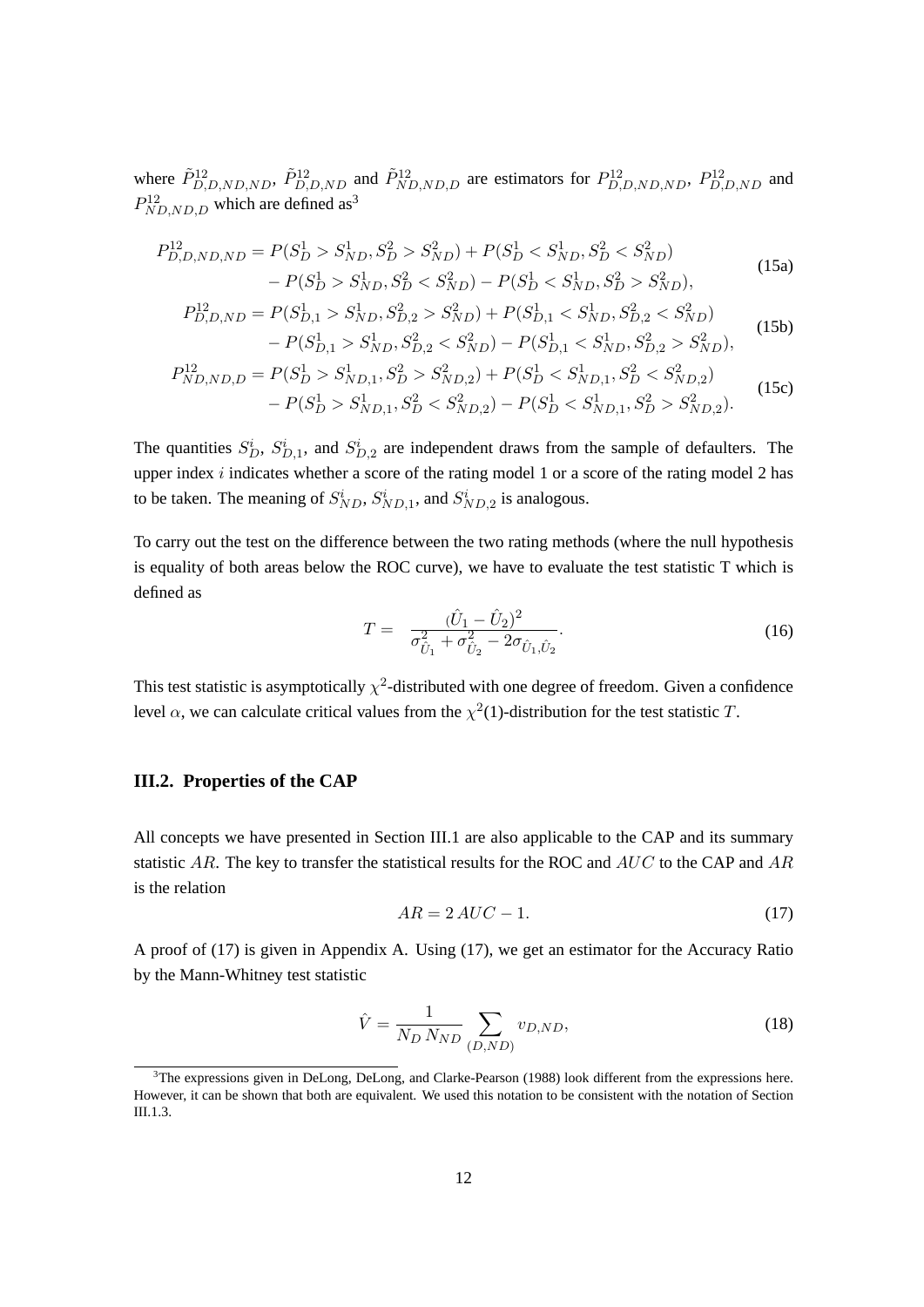with  $v_{D,ND}$  defined as

$$
v_{D,ND} = \begin{cases} 1, & \text{if } s_D < s_{ND} \\ 0, & \text{if } s_D = s_{ND} \\ -1, & \text{if } s_D > s_{ND} \end{cases}
$$
 (19)

where  $s_D$  and  $s_{ND}$  are the scores of a randomly chosen defaulter and a randomly chosen non-defaulter, respectively<sup>[4](#page-18-0)</sup>.

For the variance  $\hat{\sigma}_{\hat{V}}^2$  of  $\hat{V}$  we find

$$
\hat{\sigma}_{\hat{V}}^2 = \frac{1}{(N_D - 1)(N_{ND} - 1)} [\hat{P}_{D \neq ND} + (N_D - 1) \hat{P}_{D, D, ND} + (N_{ND} - 1) \hat{P}_{ND, ND, D} - (N_D + N_{ND} - 1) \hat{V}^2],
$$
\n(20)

where  $\hat{P}_{D\neq ND}$ ,  $\hat{P}_{D,D,ND}$ , and  $\hat{P}_{ND,ND,D}$  are defined exactly as in Section [III.1.3.](#page-14-1) For the covariance  $\hat{\sigma}_{\hat{V}_1,\hat{V}_2}$  between two Accuracy Ratios  $V_1$  and  $V_2$  we find

$$
\hat{\sigma}_{\hat{V}_1, \hat{V}_2} = \frac{1}{(N_D - 1)(N_{ND} - 1)} \left[ \tilde{P}_{D, D, ND, ND}^{12} + (N_D - 1) \tilde{P}_{D, D, ND}^{12} + (N_{ND} - 1) \tilde{P}_{ND, ND, D}^{12} - (N_D + N_{ND} - 1) \hat{V}_1 \hat{V}_2 \right],
$$
\n(21)

where  $\tilde{P}_{D,D,ND,ND}^{12}$ ,  $\tilde{P}_{D,D,ND}^{12}$  and  $\tilde{P}_{ND,ND,D}^{12}$  are defined as in Section [III.1.5.](#page-16-1)

Taking all this together allows the calculation of confidence intervals for AR and the comparison of different rating systems by their Accuracy Ratios.

<span id="page-18-0"></span><sup>&</sup>lt;sup>4</sup>This implies a probabilistic interpretation of AR, namely that  $AR = P(S_{ND} > S_D) - P(S_D > S_{ND})$ .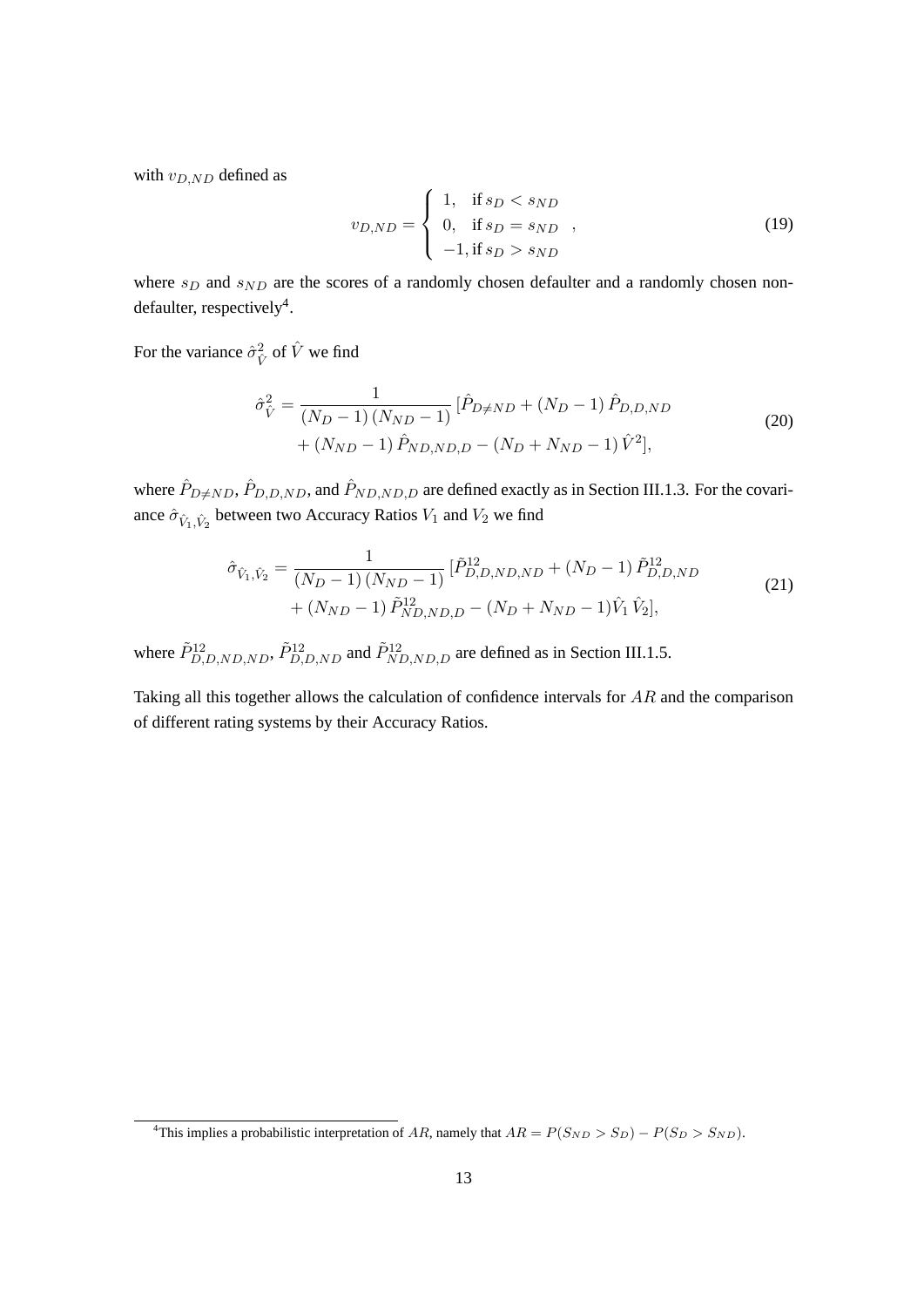## <span id="page-19-0"></span>**IV. Applications**

In this section, we apply the concepts presented in Section [III](#page-13-0) to real data. We use a database of the Deutsche Bundesbank which contains balance sheets of small and medium companies that are not listed on exchanges for the years 1987 – 1999. It contains about 300,000 balance sheets and about 3,000 defaults where default was defined as insolvency. In the first part of this section, we will show how to use the concept presented in Section [III.1.1](#page-13-2) to identify accounting ratios with high discriminative power that could be included into rating systems. In the second part, we will calculate confidence intervals for AUC using the normal approximation of Section [III.1.3](#page-14-1) and compare the results to bootstrapping in order to get a feeling for the reliability of this approximation. In the final part of this section, we illustrate the test on the difference of two rating models presented in Section [III.1.5](#page-16-1) by real examples. We carry out all applications using  $AUC$  as a quality measure. All this could also be done using AR as outlined in Section [III.2.](#page-17-0)

In all the examples of this section we assume a rating system with 20 rating categories. The obligors are distributed to the rating categories in such a way that the categories are approximately of equal size. To be more precise, after we estimated a rating model, the debtors are ordered from the lowest score to the highest score. In the next step the debtors are distributed to the rating categories. All debtors in one rating category get the number  $i, 1 \le i \le 20$ , of the category as their rating score.

#### <span id="page-19-1"></span>**IV.1. Identification of Accounting Ratios with Discriminative Power**

In this section we apply the technique presented in Section [III.1.1.](#page-13-2) When designing a rating system it is crucial to identify accounting ratios with high discriminative power. The calculation of  $AUC$ for the accounting ratios could be misleading in some situations. This is illustrated in Figure [4](#page-20-0) where we see a score distribution of the defaulters which is partly on the left and partly on the right of the distribution of the non-defaulters. Such a score distribution clearly has discriminative power. A straightforward calculation of  $AUC$ , however, results in a value close to 0.5, the same value a score function without discriminative power would result in.

Instead of calculating the AUC for rating scores of the defaulters and the non-defaulters, it is more reasonable to calculate AUC using likelihood ratios as a score. This ensures that accounting ratios or models with high discriminative power can be identified by  $AUC$ . We illustrate this in Figures [5,](#page-20-1) [6,](#page-21-0) and [7.](#page-21-1)

Figure [5](#page-20-1) shows the analysis for the accounting ratio "Ordinary Business Income/Total Assets". We see that in this case the rating score is almost perfectly correlated to the likelihood ratio.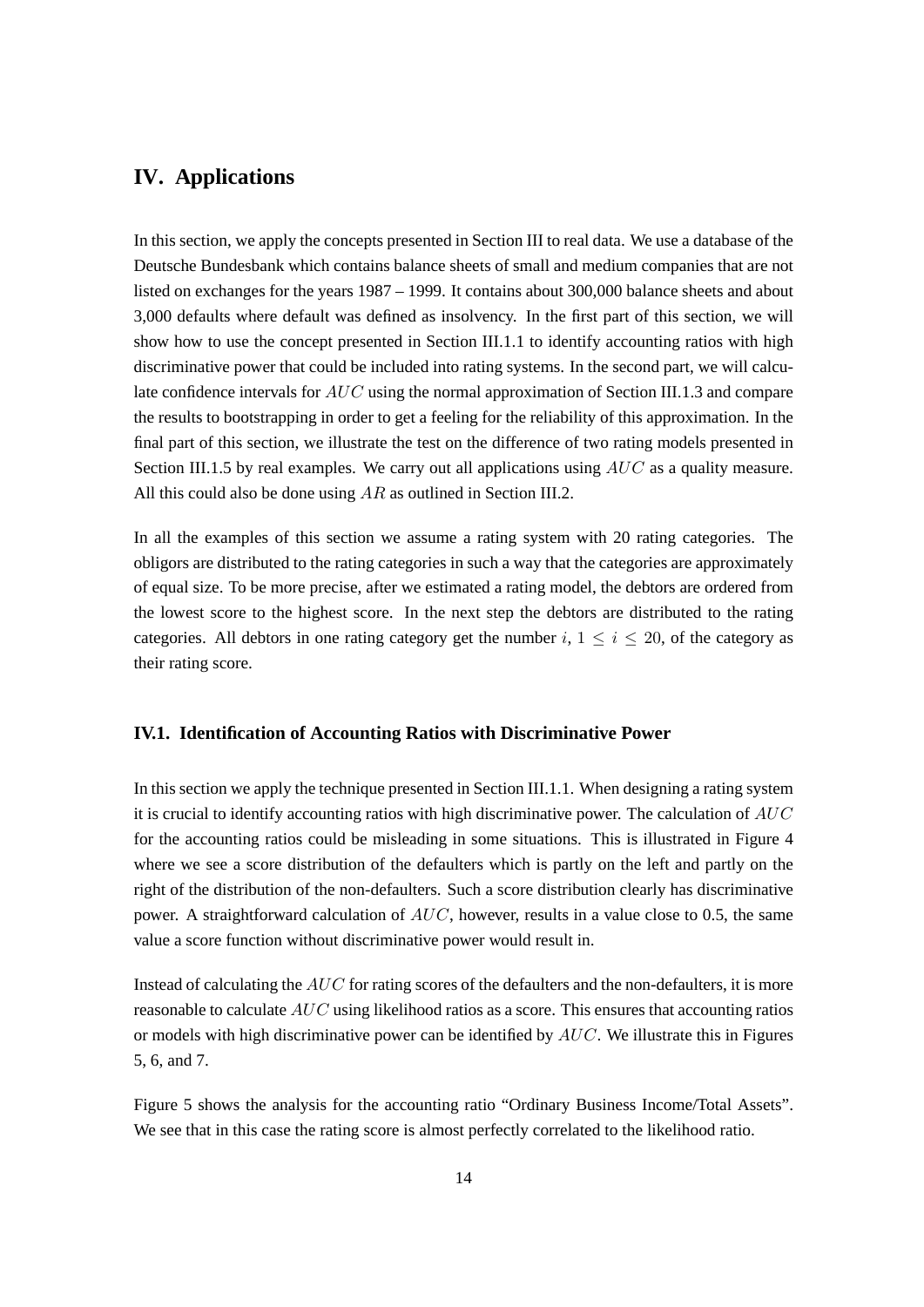#### <span id="page-20-0"></span>Figure 4. Score function where AUC would be misleading

In this figure, the score distribution of the defaulters is partly on the left and partly on the right of the distribution of the non-defaulters. A straightforward calculation of  $AUC$  would result in a value close to 0.5 which could lead to the wrong conclusion that the score function has no discriminative power.



<span id="page-20-1"></span>**Figure 5.** Ordinary Business Income / Total Assets

The figure on the left shows the ROC (and the corresponding  $AUC$ ) when the debtors are sorted by the accounting ratio "Ordinary Business Income/Total Assets". The figure on the right shows the resulting ROC when debtors are sorted by their corresponding likelihood ratios.

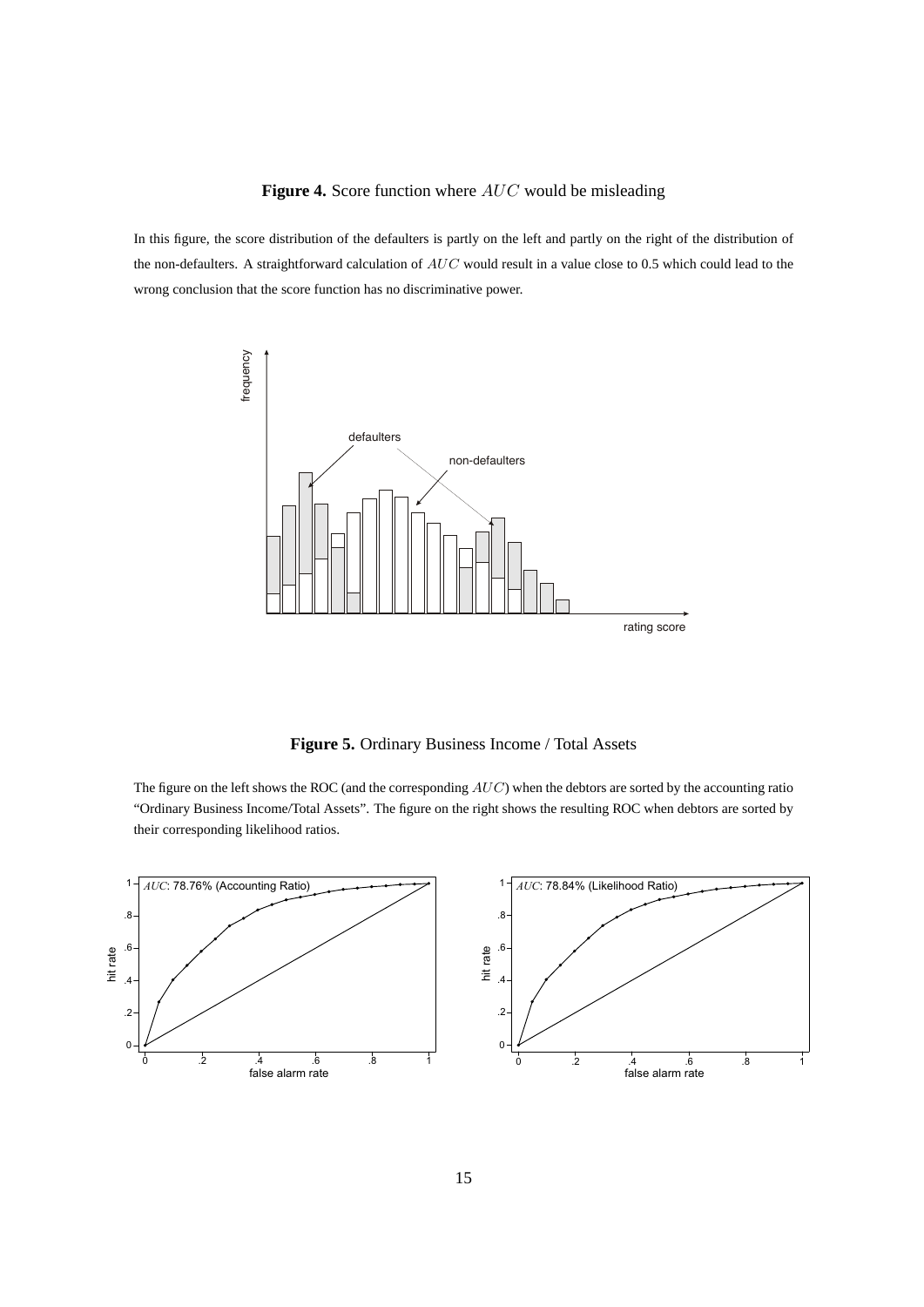The situation is different for the accounting ratio "Change in (Net Sales/Total Assets)" as illustrated in Figure [6](#page-21-0) below. The ROC curve is not concave in this situation. Therefore, using the likelihood ratio is necessary to gain the full information on the discriminative power of this accounting ratio. The same is true for "Current Assets/Total Assets" in Figure [7](#page-21-1) although this accounting ratio does not contain much discriminative power.

#### <span id="page-21-0"></span>**Figure 6.** Change in (Net Sales/Total Assets)

The figure on the left shows the ROC (and the corresponding  $AUC$ ) when the debtors are sorted by the accounting ratio "Change in (Net Sales / Total Assets)". The figure on the right shows the resulting ROC when debtors are sorted by their corresponding likelihood ratios.



<span id="page-21-1"></span>**Figure 7.** Current Assets/Total Assets

The figure on the left shows the ROC (and the corresponding  $AUC$ ) when the debtors are sorted by the accounting ratio "Current Assets / Total Assets". The figure on the right shows the resulting ROC when debtors are sorted by their corresponding likelihood ratios.

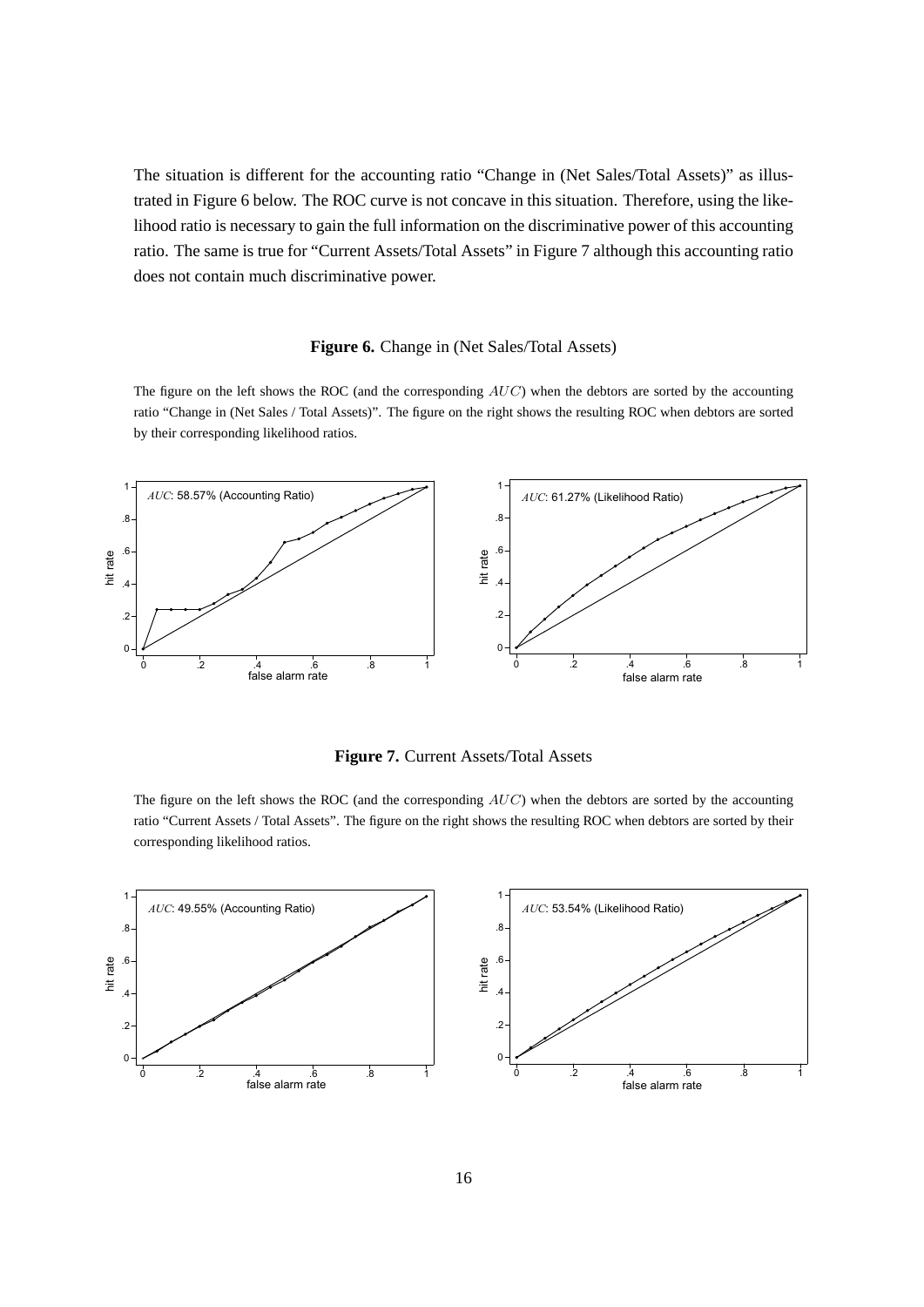We see that likelihood ratios are valuable in detecting accounting ratios with high discriminative power. Their use is optimal from a theoretical point of view as explained in Section [III.1.1.](#page-13-2) Therefore, they should be used as inputs for the estimation of a rating model instead of the pure accounting ratios or any other transformation.

## <span id="page-22-0"></span>**IV.2. Calculation of Confidence Intervals for** AUC

In this part of the article we analyze the calculation of confidence intervals for AUC based on formula [\(12\)](#page-15-2). Since this formula is based on an asymptotic result it is not clear for which values of  $N_D$  and  $N_{ND}$  it is a reasonable approximation. As a benchmark we compute confidence intervals based on bootstrapping. A good overview on bootstrapping is given in [Efron and Tibshirani](#page-29-11) [\(1998\)](#page-29-11).

We construct three logit-models using four accounting ratios for each model to carry out the validation exercises. We estimate the models using the balance sheets of the years 1987 – 1993 from the database we described above. The logit-scores of the three models are given in [\(22a\)](#page-22-1), [\(22b\)](#page-22-2), and [\(22c\)](#page-22-3).

<span id="page-22-2"></span><span id="page-22-1"></span>

| Model $1 = -7.74 + 2.85$ Liabilities/Total Assets    |       |
|------------------------------------------------------|-------|
| $-0.40 \cdot$ Net Sales/Total Assets                 |       |
| $-12.18 \cdot$ Ordinary Business Income/Total Assets | (22a) |
| $+1.93$ Current Liabilities/Total Assets             |       |
|                                                      |       |
|                                                      |       |
| Model $2 = -4.01 - 1.53$ · Equity/Total Assets       |       |
| $-5.43 \cdot \text{EBIT/Interest Express}$           |       |
| $-5.04$ Ordinary Business Income/Total Assets        | (22b) |
| $+0.97 \cdot$ Bank Debt/Liabilities                  |       |
|                                                      |       |
|                                                      |       |
| Model $3 = -5.25 - 1.10$ · Equity/Total Assets       |       |
| $-0.40 \cdot$ Net Sales/Total Assets                 | 22c)  |
| $-12.08 \cdot$ Ordinary Business Income/Total Assets |       |

<span id="page-22-3"></span>In our first exercise, we validate Model 1, Model 2, and Model 3 on the the whole data set of the years 1994 – 1999 from the database described above. This sample of the database contained about 200,000 balance sheets and about 825 defaults. We calculate  $\hat{U}$  and  $\hat{\sigma}_{\hat{\tau}}$  as in [\(8\)](#page-15-4) and [\(10\)](#page-15-3) for all three models. Furthermore, we compute 95% confidence intervals and 99% confidence intervals for  $\hat{U}$  with [\(12\)](#page-15-2) which is based on asymptotic normality. To evaluate the quality of

+2.18 · Current Liabilities/Total Assets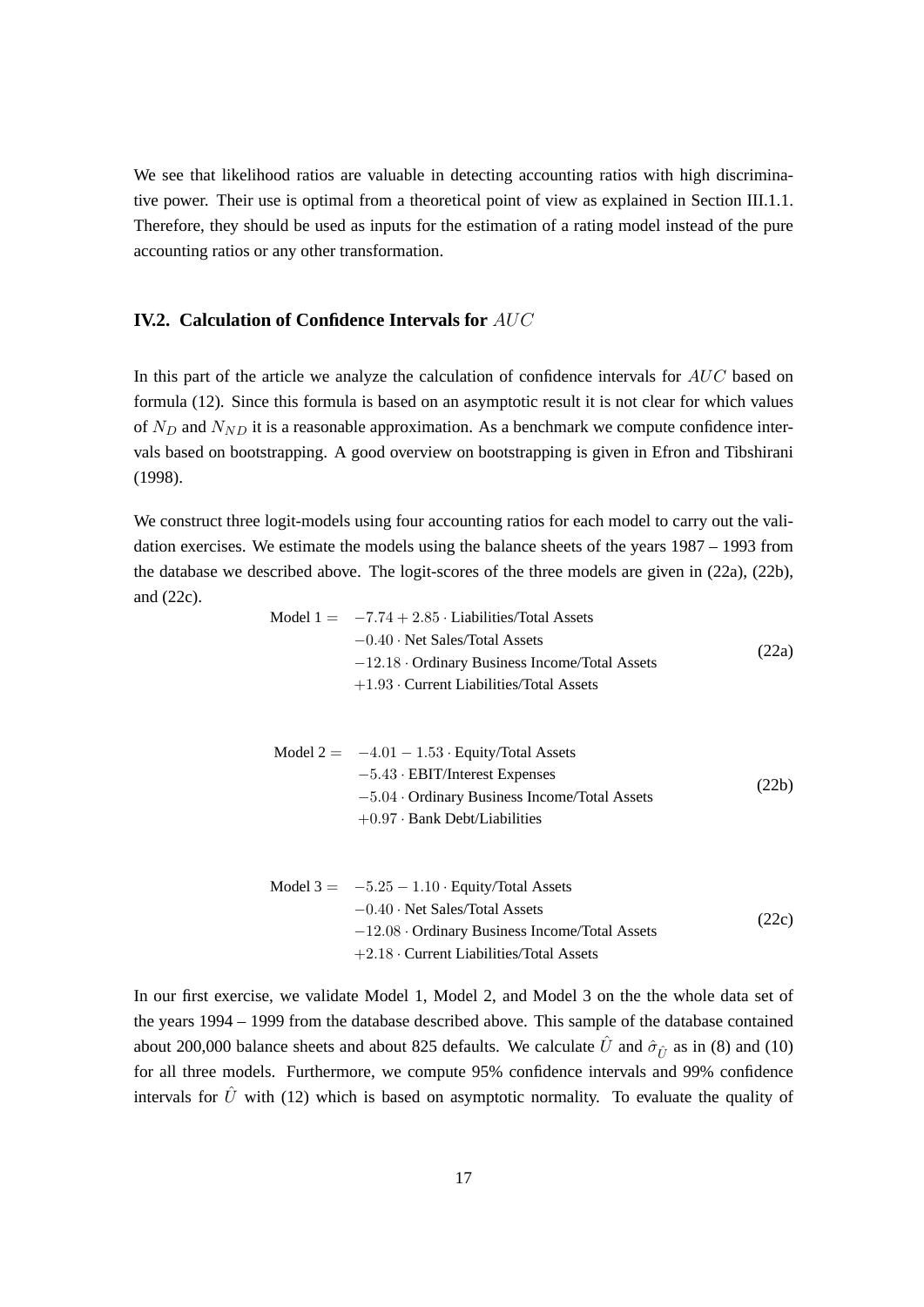the normal approximation, we additionally calculate confidence intervals by bootstrapping<sup>[5](#page-23-0)</sup>. Not surprisingly, for this large data sample we find almost perfect agreement between the confidence intervals based on asymptotic normality and the confidence intervals computed by bootstrapping. The results are summarized in Table [2.](#page-23-1)

In a second validation experiment we want to evaluate the accuracy of [\(12\)](#page-15-2) for small values of  $N_D$ . We randomly draw four portfolios of 500 obligors. The first portfolio contains 100 defaulters, the second portfolio 50 defaulters, the third portfolio 20 defaulters, and the fourth portfolio 10 defaulters. For each portfolio we compute  $\hat{U}$ ,  $\hat{\sigma}_{\hat{\mu}}$ , 95% confidence intervals for  $\hat{U}$ , and 99% confidence intervals for  $\hat{U}$  for the three rating models [\(22a\)](#page-22-1), [\(22b\)](#page-22-2), and [\(22c\)](#page-22-3). The results are given in Table [3.](#page-24-0) We see that for the portfolio with 100 defaults and the portfolio with 50 defaults the confidence intervals based on asymptotic normality agree almost perfectly with the confidence intervals calculated by bootstrapping. For the portfolio with 20 defaults and especially for the portfolio with 10 defaults we would expect that the normal approximation is rather inaccurate. In fact, the confidence intervals based on bootstrapping are no longer symmetric. However, the results using the normal approximation are still close to the bootstrapping results. Therefore, we conclude that the normal approximation is applicable to practically all rating systems we could observe in practice. The main advantage of using the normal approximation for the calculation of confidence intervals is the considerably lower computational time for obtaining them. Bootstrapping can take several hours especially if the portfolio is large.

### **Table 2 Confidence intervals for Model 1, Model 2, and Model 3 for the total portfolio**

<span id="page-23-1"></span>This table shows the results for  $\hat{U}$ ,  $\sigma_{\hat{U}}$ , 95%, and 99% confidence intervals (derived by asymptotic normality and bootstrapping) for Model 1, Model 2, and Model 3 on the total portfolio.

|         | U      | $\hat{\sigma}_{\hat{r}}$ | 95% conf. int. (analytical) | 95% conf. int. (bootstrap) |
|---------|--------|--------------------------|-----------------------------|----------------------------|
| Model 1 | 0.8119 | 0.0063                   | [0.7996, 0.8242]            | [0.7999, 0.8248]           |
| Model 2 | 0.7791 | 0.0070                   | [0.7654, 0.7928]            | [0.7662, 0.7933]           |
| Model 3 | 0.8081 | 0.0063                   | [0.7958, 0.8205]            | [0.7958, 0.8208]           |
|         |        | $\hat{\sigma}_{\hat{U}}$ | 99% conf. int. (analytical) | 99% conf. int. (bootstrap) |
| Model 1 | 0.8119 | 0.0063                   | [0.7959, 0.8281]            | [0.7962, 0.8280]           |
| Model 2 | 0.7791 | 0.0070                   | [0.7611, 0.7969]            | [0.7614, 0.7974]           |
| Model 3 | 0.8081 | 0.0063                   | [0.7919, 0.8241]            | [0.7917, 0.8244]           |

<span id="page-23-0"></span> $5$ All bootstrapping results in this article were obtained by carrying out 5,000 simulation runs.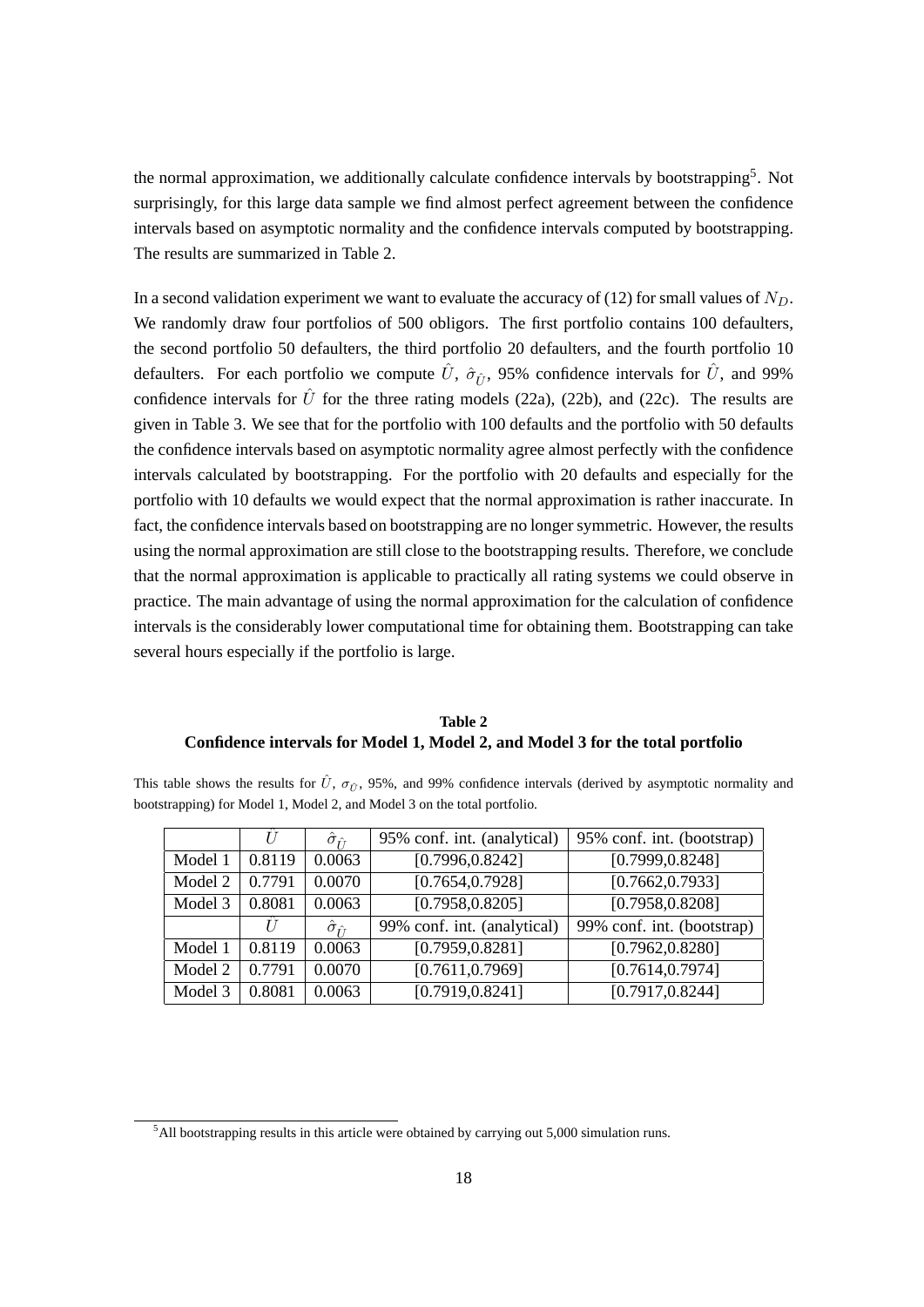## **Table 3 Confidence intervals for Model 1, Model 2, and Model 3 for four subportfolios**

<span id="page-24-0"></span>This table shows the results for  $\hat{U}$ ,  $\sigma_{\hat{U}}$ , 95%, and 99% confidence intervals (derived by asymptotic normality and bootstrapping) for Model 1, Model 2, and Model 3 on the four subportfolios with 100 defaulters and 400 non-defaulters, with 50 defaulters and 450 non-defaulters, 20 defaulters and 480 non-defaulters, and 10 defaulters and 490 non-defaulters.

| a) 400-100  | $\hat{U}$ | $\hat{\sigma}_{\hat{U}_{\! \perp}}$                         | 95% conf. int. (analytical)   | 95% conf. int. (bootstrap)    |  |
|-------------|-----------|-------------------------------------------------------------|-------------------------------|-------------------------------|--|
| Model 1     | 0.8375    | 0.0204                                                      | [0.7976, 0.8774]              | [0.7977, 0.8754]              |  |
| Model 2     | 0.8206    | 0.0214                                                      | [0.7787, 0.8626]              | [0.7772, 0.8620]              |  |
| Model 3     | 0.8381    | 0.0203                                                      | [0.7984, 0.8778]              | [0.7963, 0.8763]              |  |
|             | Û         | $\hat{\sigma}_{\hat{H}}$                                    | 99% conf. int. (analytical)   | 99% conf. int. (bootstrap)    |  |
| Model 1     | 0.8375    | 0.0204                                                      | [0.7850, 0.8900]              | [0.7826, 0.8865]              |  |
| Model 2     | 0.8206    | 0.0214                                                      | [0.7655, 0.8757]              | [0.7620, 0.8737]              |  |
| Model 3     | 0.8381    | 0.0203                                                      | [0.7859, 0.8903]              | [0.7800, 0.8880]              |  |
|             |           |                                                             |                               |                               |  |
| b) $450-50$ | Û         | $\hat{\sigma}_{\hat{U}}$                                    | 95% conf. int. (analytical)   | 95% conf. int. (bootstrap)    |  |
| Model 1     | 0.8133    | 0.0227                                                      | [0.7689, 0.8578]              | [0.7660, 0.8562]              |  |
| Model 2     | 0.7800    | 0.0282                                                      | [0.7247, 0.8353]              | [0.7231, 0.8325]              |  |
| Model 3     | 0.8133    | 0.0227                                                      | [0.7689, 0.8578]              | [0.7681, 0.8557]              |  |
|             | Û         | $\hat{\sigma}_{\hat{\mathit{\Gamma}}\hat{\mathit{\Gamma}}}$ | 99% conf. int. (analytical)   | 99% conf. int. (bootstrap)    |  |
| Model 1     | 0.8133    | 0.0227                                                      | [0.7549, 0.8718]              | [0.7522, 0.8698]              |  |
| Model 2     | 0.7800    | 0.0282                                                      | [0.7073, 0.8527]              | [0.7062, 0.8503]              |  |
| Model 3     | 0.8133    | 0.0227                                                      | $\overline{[0.7550, 0.8717]}$ | [0.7516, 0.8703]              |  |
|             |           |                                                             |                               |                               |  |
| c) $480-20$ | Û         | $\hat{\sigma}_{\hat{U}}$                                    | 95% conf. int. (analytical)   | 95% conf. int. (bootstrap)    |  |
| Model 1     | 0.8594    | 0.0377                                                      | [0.7855, 0.9333]              | [0.7804, 0.9229]              |  |
| Model 2     | 0.8281    | 0.0456                                                      | [0.7388, 0.9175]              | [0.7334, 0.9066]              |  |
| Model 3     | 0.8516    | 0.0382                                                      | [0.7766, 0.9265]              | [0.7742, 0.9155]              |  |
|             | Û         | $\hat{\sigma}_{\hat{U}_-}$                                  | 99% conf. int. (analytical)   | 99% conf. int. (bootstrap)    |  |
| Model 1     | 0.8594    | 0.0377                                                      | [0.7623, 0.9565]              | [0.7455, 0.9340]              |  |
| Model 2     | 0.8281    | 0.0456                                                      | [0.7107, 0.9456]              | [0.7049, 0.9285]              |  |
| Model 3     | 0.8516    | 0.0382                                                      | [0.7531, 0.9501]              | [0.7389, 0.9313]              |  |
|             |           |                                                             |                               |                               |  |
| d) $490-10$ | Û         | $\hat{\sigma}_{\hat{U}_{\! \perp}}$                         | 95% conf. int. (analytical)   | 95% conf. int. (bootstrap)    |  |
| Model 1     | 0.8724    | 0.0620                                                      | [0.7510, 0.9939]              | [0.7377, 0.9666]              |  |
| Model 2     | 0.8673    | 0.0534                                                      | [0.7626, 0.9721]              | $\overline{[0.7550, 0.9500]}$ |  |

| Model 2 | 0.86/3         | 0.0534                    | [0.7626, 0.9721]            | [0.7550, 0.9500]           |
|---------|----------------|---------------------------|-----------------------------|----------------------------|
| Model 3 | 0.8677         | 0.0616                    | [0.7466, 0.9881]            | [0.7395, 0.9616]           |
|         | $\overline{I}$ | $\ddot{\sigma}_{\hat{r}}$ | 99% conf. int. (analytical) | 99% conf. int. (bootstrap) |
| Model 1 | 0.8724         | 0.0620                    | [0.7128, 1.0000]            | [0.6944, 0.9749]           |
| Model 2 | 0.8673         | 0.0534                    | [0.7297, 1.0000]            | [0.7112, 0.9652]           |
| Model 3 | 0.8677         | 0.0616                    | [0.7086, 1.0000]            | [0.6863, 0.9738]           |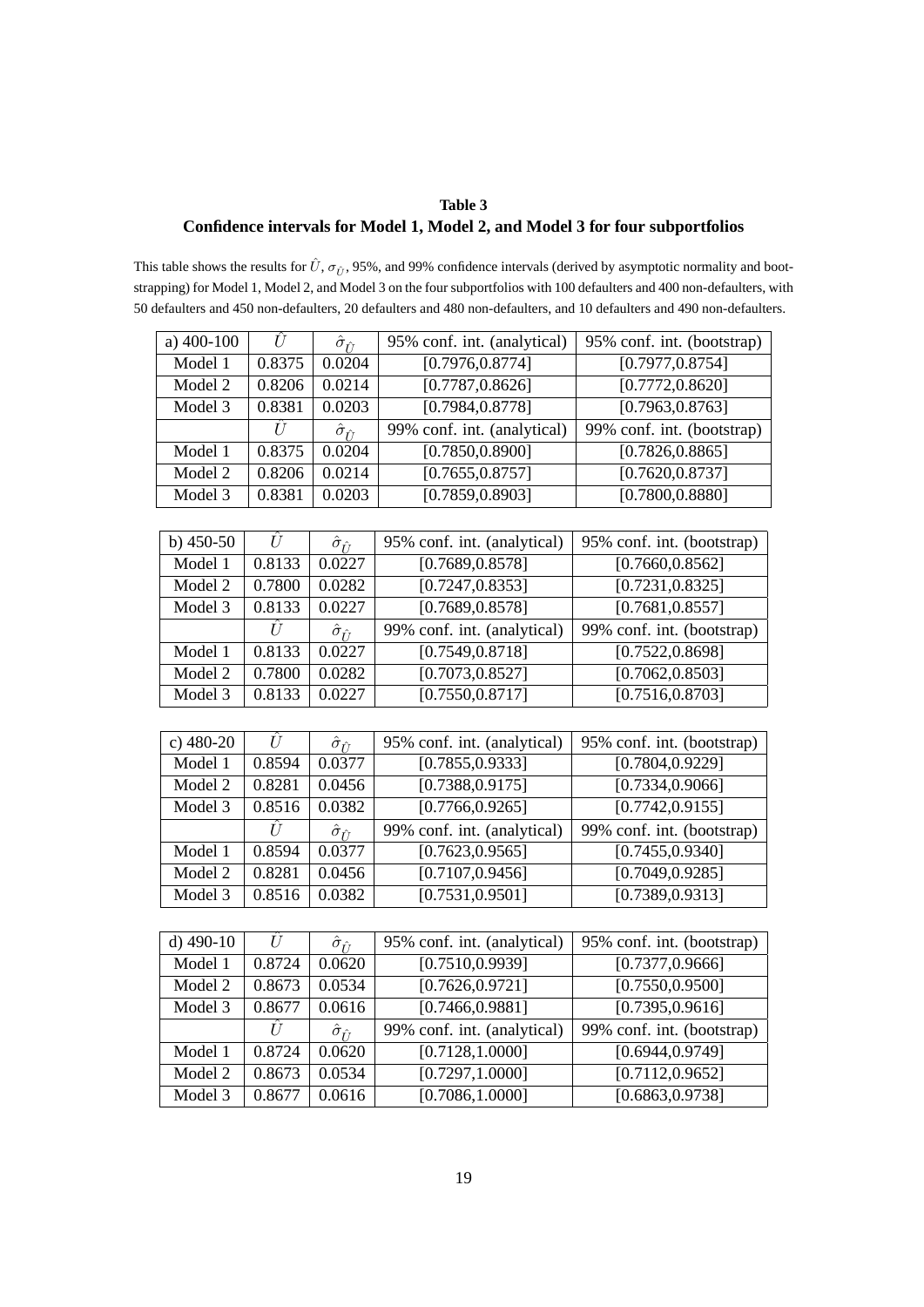#### <span id="page-25-0"></span>**IV.3. Comparison of** AUC **for two Different Rating Systems**

In this part of the article we apply the test from Section [III.1.5](#page-16-1) on the difference of the area below the ROC curve to two rating models. We carry out pairwise comparisons of our three rating models [\(22a\)](#page-22-1), [\(22b\)](#page-22-2), and [\(22c\)](#page-22-3) on the total validation sample from 1994 – 1999. The rating models [\(22a\)](#page-22-1) and [\(22c\)](#page-22-3) differ only by one accounting ratio. From Table [2](#page-23-1) we see that their  $AUC$  has almost the same value and that the confidence intervals for  $AUC$  are overlapping on a very large range. On a first glance one might conclude that both rating models are of similar quality. In Table [4](#page-25-1) we report the value of the test statistic [\(16\)](#page-17-3), the corresponding p-value, and the correlation coefficient between the areas below the ROC curve for all pairwise comparisons of the three rating models.

### <span id="page-25-1"></span>**Table 4 Results of the test of the difference of the areas below the ROC curve for pairwise comparison of Model 1, Model 2, and Model 3, validated on the total portfolio**

In this table, we report the results of the test of Section [III.1.5](#page-16-1) for the total portfolio. We report the value of the test statistic T, the p-value, and the correlation  $\rho$  of the Mann-Whitney test statistics of the two rating models that are compared. We find that the differences between all rating methods are highly significant.

| Models | $^{\prime}I^{\prime}$ | p-value  | Ω    |
|--------|-----------------------|----------|------|
| 1 & 2  | 55.93                 | < 0.0001 | 0.79 |
| 1 & 3  | 11.58                 | 0.0007   | 0.98 |
| 2 & 3  | 39.98                 | < 0.0001 | 0.39 |

We find that Model 1 and Model 2 are different with high significance. The same is true for Model 2 and Model 3. Surprisingly the p-value of the test on the difference of Model 1 and Model 3 is only 0.0007. Therefore, both models are also different with high significance. The reason is the high correlation of 0.98. We give an intuitive explanation of this result. If we carried out bootstrapping both models would yield similar values for  $AUC$  in all simulations. However, due to the high correlation, the value of Model 1 would be in almost all cases higher than the value of Model 3. Therefore, Model 1 is superior to Model 3 with high significance.

If we carry out the same analysis for the sample portfolio with 500 obligors that contains 100 defaulters the picture is different. None of the pairwise comparisons of the three rating models leads to a significant difference. The detailed results are given in Table [5.](#page-26-0)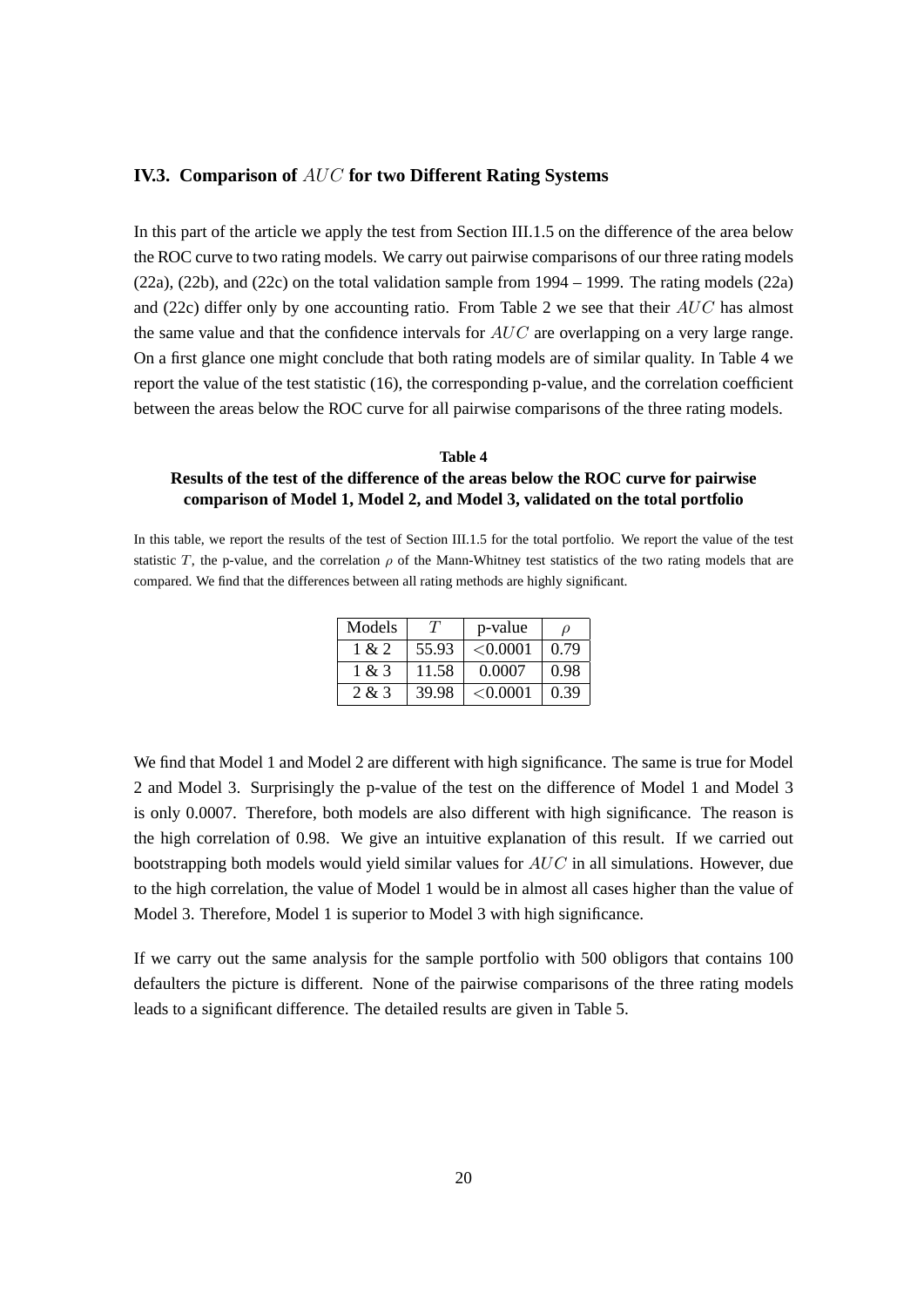#### **Table 5**

## <span id="page-26-0"></span>**Results of the test for the difference of the areas below the ROC curve for pairwise comparison of Model 1, Model 2, and Model 3 validated on the 100-400 portfolio**

In this table, we report the results of the test of Section [III.1.5](#page-16-1) for the portfolio with 500 obligors that contains 100 defaults. We report the value of the test statistic T, the p-value, and the correlation  $\rho$  of the Mann-Whitney test statistics of the two rating models that are compared. We find on these small validation samples that no difference of any pair of rating models is statistically significant.

| Models | T    | p-value | D    |
|--------|------|---------|------|
| 1 & 2  | 1.40 | 0.2367  | 0.77 |
| 1 & 3  | 0.03 | 0.8648  | 0.98 |
| 2 & 3  | 1.44 | 0.2296  | 0.76 |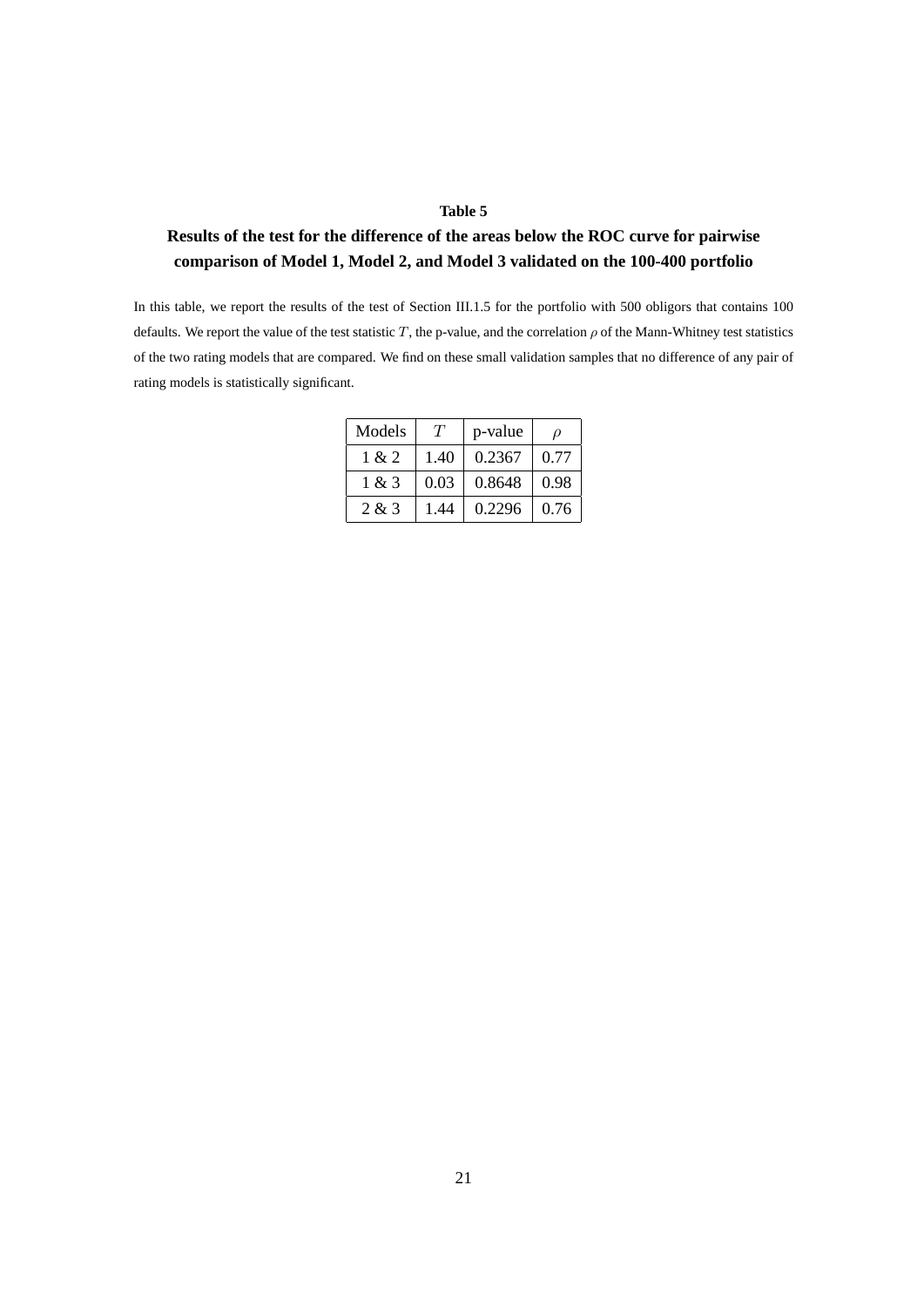## <span id="page-27-0"></span>**V. Conclusion**

We have introduced a method to improve the discriminative power of accounting ratios by replacing them with their corresponding likelihood ratios. Furthermore, we have analysed statistical properties of the CAP and the ROC. By demonstrating the correspondence of the area AUC below the ROC curve and the Accuracy Ratio, we have shown that these summary statistics of the CAP and the ROC are equivalent. Furthermore this result enables us to use a simple analytical method, based on [Bamber](#page-29-6) [\(1975\)](#page-29-6), to obtain confidence intervals for these statistics. Additionally, by means of a methodology introduced by [DeLong, DeLong, and Clarke-Pearson](#page-29-7) [\(1988\)](#page-29-7), we are able to compare these summary statistics for two different rating methods being validated on the same data set. Examples with real data demonstrated that these methods are reliable even for small portfolios.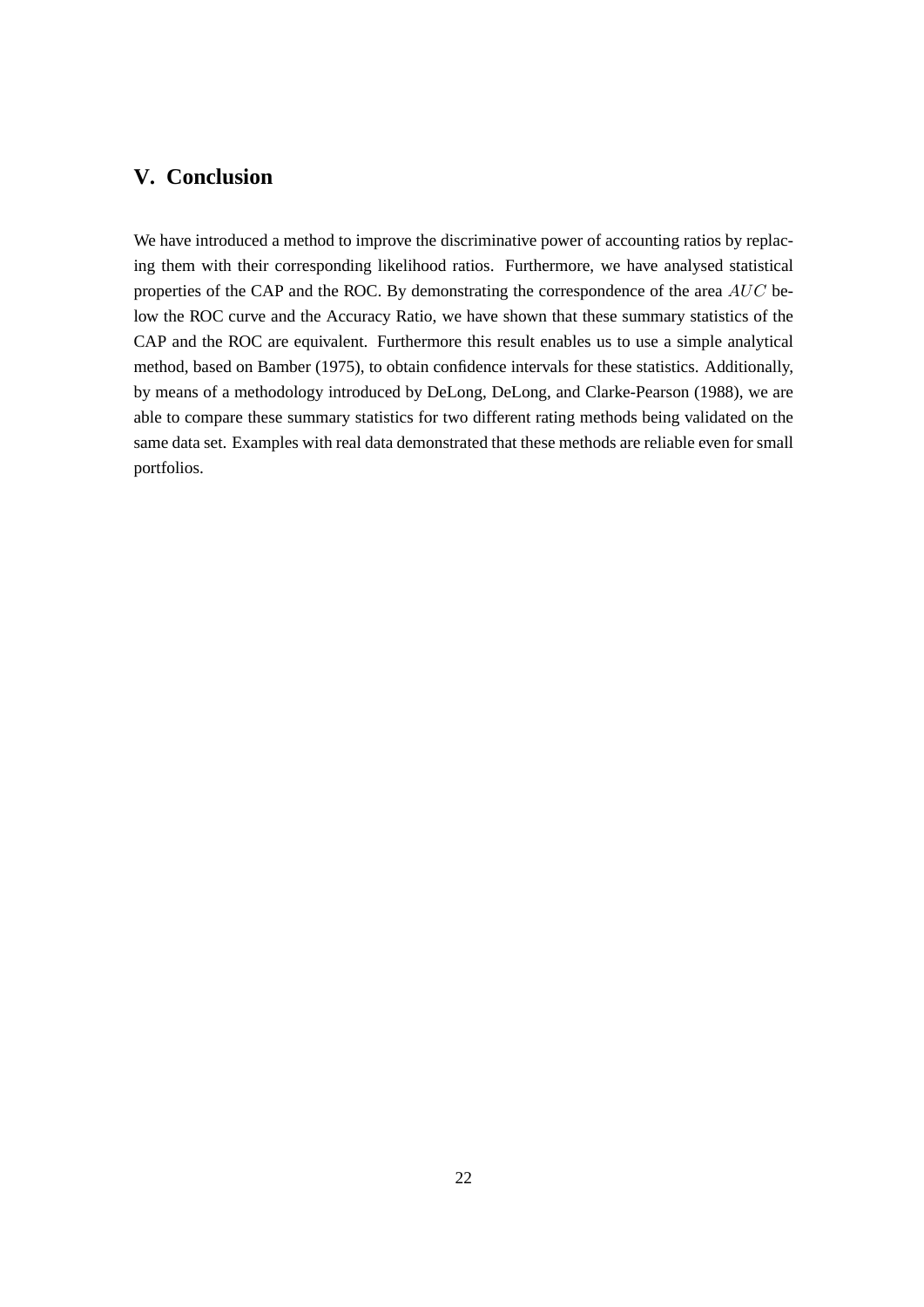## <span id="page-28-0"></span>**A. Proof of**  $AR = 2 AUC - 1$

Using our notation, we find for the area below the ROC curve AUC and the area below the CAP  $a_R + 0.5$ 

<span id="page-28-1"></span>
$$
AUC = \sum_{i=1}^{k} \frac{1}{2} \left( CD_D^i + CD_D^{i-1} \right) \left( CD_{ND}^i - CD_{ND}^{i-1} \right), \tag{23}
$$

$$
a_R + 0.5 = \sum_{i=1}^{k} \frac{1}{2} \left( CD_D^i + CD_D^{i-1} \right) \left( CD_T^i - CD_T^{i-1} \right). \tag{24}
$$

For  $a_P$  a simple calculation yields

<span id="page-28-2"></span>
$$
a_P = \frac{1}{2} (1 - \pi),
$$
\n(25)

where  $\pi$  is the a-priori default probability of all debtors. To proof the desired relation, we start with [\(24\)](#page-28-1).

<span id="page-28-3"></span>
$$
a_R + 0.5 = \sum_{i=1}^{k} \frac{1}{2} (CD_D^i + CD_D^{i-1}) (CD_T^i - CD_T^{i-1})
$$
  
\n
$$
= \sum_{i=1}^{k} \frac{1}{2} (CD_D^i + CD_D^{i-1}) (\pi (CD_D^i - CD_D^{i-1}) + (1 - \pi) (CD_{ND}^i - CD_{ND}^{i-1}))
$$
  
\n
$$
= (1 - \pi) \sum_{i=1}^{k} \frac{1}{2} (CD_D^i + CD_D^{i-1}) (CD_{ND}^i - CD_{ND}^{i-1})
$$
  
\n
$$
+ \pi \sum_{i=1}^{k} \frac{1}{2} (CD_D^i + CD_D^{i-1}) (CD_D^i - CD_D^{i-1})
$$
  
\n
$$
= (1 - \pi) AUC + \frac{1}{2} \pi \sum_{i=1}^{k} ((CD_D^i)^2 - (CD_{ND}^{i-1})^2)
$$
  
\n
$$
= (1 - \pi) AUC + \frac{1}{2} \pi
$$
 (26)

Taking [\(2\)](#page-9-1), [\(25\)](#page-28-2), and [\(26\)](#page-28-3) together, we obtain

$$
AR = \frac{a_R}{a_P} = \frac{(1 - \pi)(AUC - \frac{1}{2})}{\frac{1}{2}(1 - \pi)} = 2AUC - 1.
$$
 (27)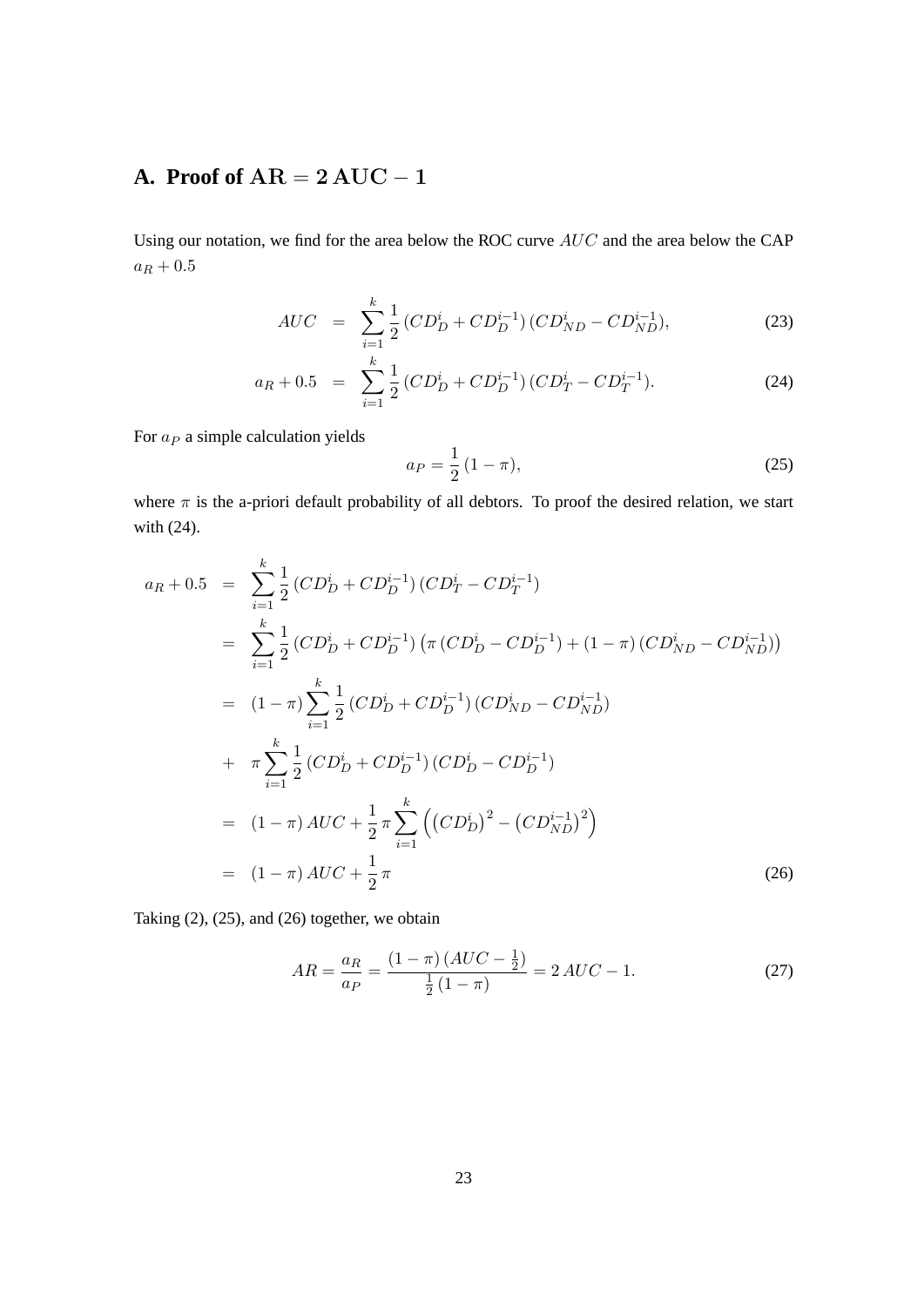## **References**

- <span id="page-29-6"></span>Bamber, D., 1975, The Area Above the Ordinal Dominance Graph and the Area Below the Receiver Operating Graph, *Journal of Mathematical Psychology* 12, 387–415.
- <span id="page-29-1"></span>Basel Committee on Banking Supervision, 2000, Supervisory Risk Assessment and Early Warning Systems, Bank for International Settlements.
- <span id="page-29-0"></span>Basel Committee on Banking Supervision, 2001, The Internal Ratings-Based Approach, Bank for International Settlements.
- <span id="page-29-7"></span>DeLong, E., D. DeLong, and D. Clarke-Pearson, 1988, Comparing the Areas under Two or More Correlated Receiver Operating Characteristic Curves: A Nonparametric Approach, *Biometrics* 44, 837–845.
- <span id="page-29-11"></span>Efron, B., and R. J. Tibshirani, 1998, *An Introduction to the Bootstrap*. (Chapman & Hall Boca Raton).
- <span id="page-29-3"></span>Hanley, A., and B. McNeil, 1982, The Meaning and Use of the Area Under a Receiver Operating Characteristics (ROC) Curve, *Diagnostic Radiology* 143, 29–36.
- <span id="page-29-9"></span>Lee, W. C., 1999, Probabilistic Analysis of Global Performances of Diagnostic Tests: Interpreting the Lorenz Curve-based Summary Measures, *Statistics in Medicine* 18, 455–471.
- <span id="page-29-10"></span>Mann, H., and D. Whitney, 1947, On a Test of Whether One of Two Random Variables is Stochastically Larger than the Other, *Annals of Mathematical Statistics* 18, 50–60.
- <span id="page-29-4"></span>Sobehart, J., and S. Keenan, 2001, Measuring Default Accurately, *Credit Risk Special Report, Risk* 14, 31–33.
- <span id="page-29-2"></span>Sobehart, J., S. Keenan, and R. Stein, 2000, Benchmarking Quantitative Default Risk Models: A Validation Methodology, Moodys Investors Service.
- <span id="page-29-5"></span>Swets, J., 1988, Measuring the Accuracy of Diagnostic Systems, *Science* 240, 1285–1293.
- <span id="page-29-8"></span>Tasche, D., 2002, Remarks on the Monotonicity of Default Probabilities, Working Paper.